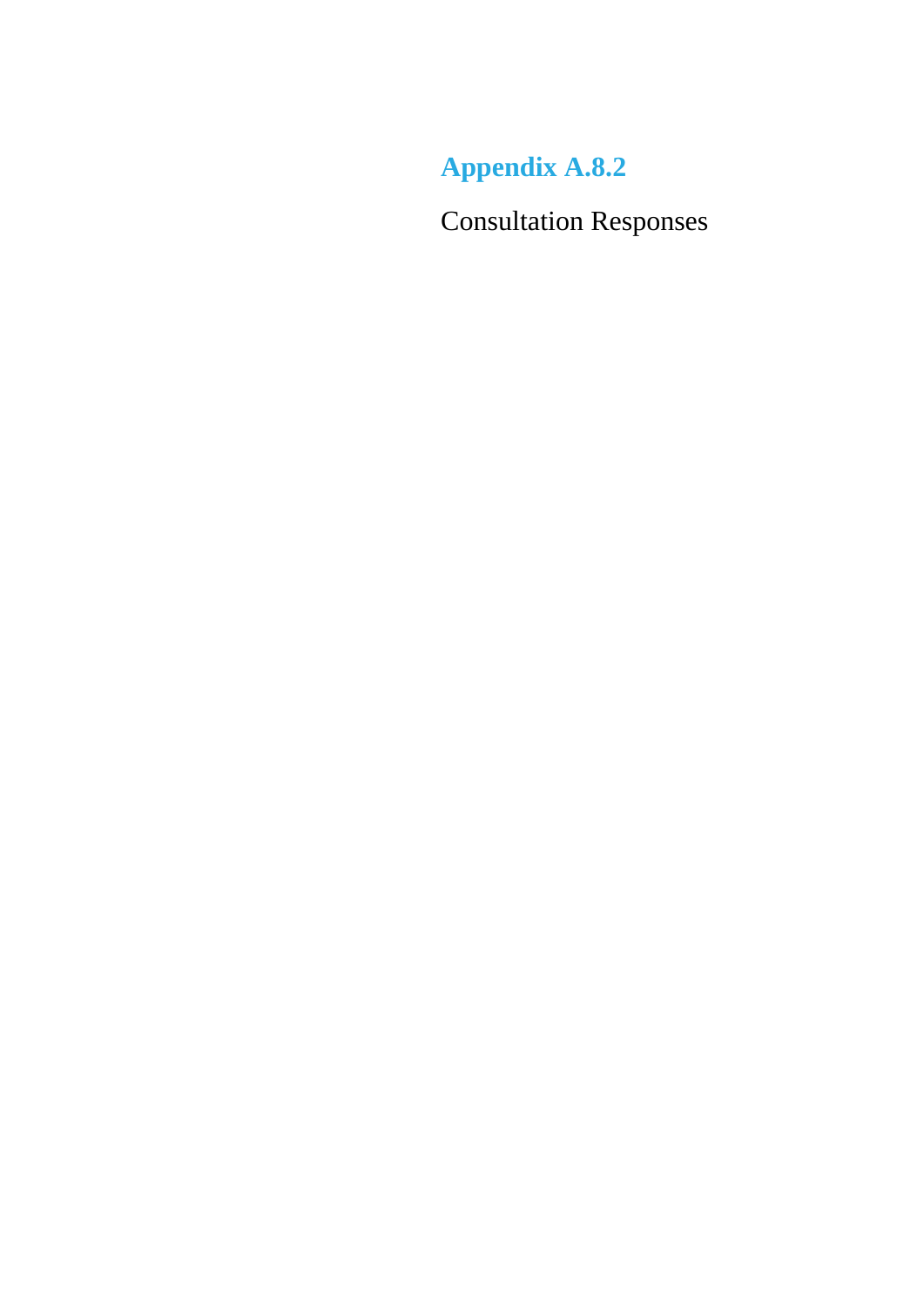# **A.8.2**

This appendix presents the consultation responses issued by the Department of Arts, Heritage and the Gaeltacht related to the informal EIS Scoping Report, on the 10 August 2016, and two documents related to the EIAR and NIS on the 16 and 18 January 2018 (Ref. G Pre00241/2016.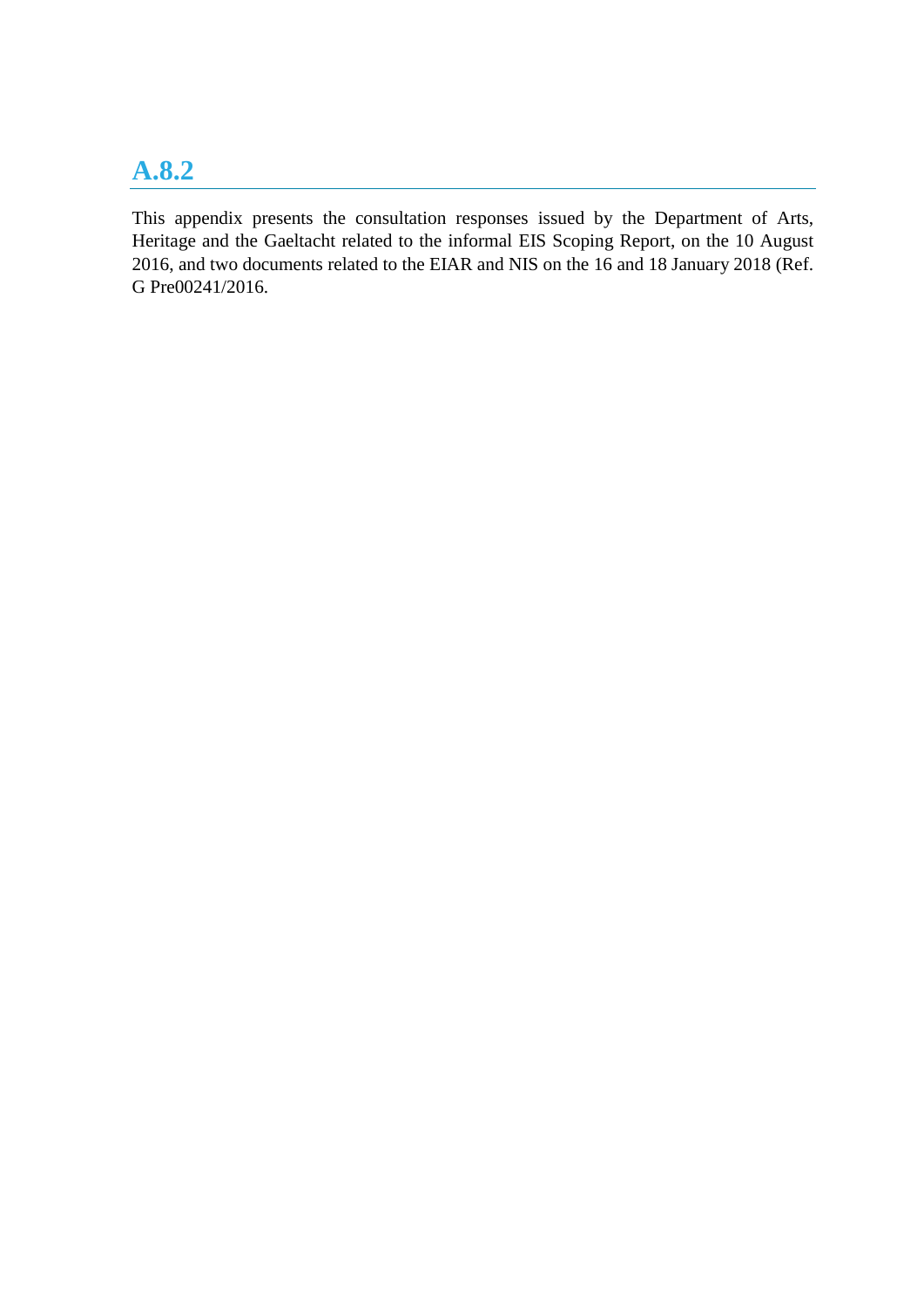**An Roinn** Ealaíon, Oidhreachta agus Gaeltachta



**Department of** Arts, Heritage and the Gaeltacht

Your Ref: GCOB-4.04-019\_002 Our Ref: **G Pre00241/2016** *(Please quote in all related correspondence)*

10 August 2016

Mary Hurley Arup Consulting Engineers Corporate House City East Business Park Ballybrit Galway H91 K5YD

Via email to [Mary.Hurley@arup.com](mailto:Mary.Hurley@arup.com)

# **Re: N6 Galway City Ring Road - EIS Scoping Report**

A chara

On behalf of the Department of Arts, Heritage and the Gaeltacht, I refer to correspondence received in connection with the above. Outlined below are heritagerelated observations/recommendations of the Department under the stated heading(s).

# **Nature Conservation**

The Department refers to your correspondence of 19/07/16 in respect of the proposed N6 Galway City Ring Road (N6 GCRR) project, to the EIS Scoping Report supplied (your ref. GCOB-4.04-019\_002), and to your request for any comments the Department may have. Reference is also made to the ongoing consultation with this Department about the proposed N6 Galway City Transport project, and to the discussions and advice given at the series of meetings held with representatives of NPWS since 2013.

This submission is made at pre-application/EIA scoping stage in the context of the Department's role in relation to nature conservation. The observations are not exhaustive, but are intended to assist you and the relevant authorities in meeting the obligations that arise in relation to European sites, other nature conservation sites, natural habitats, protected species, and biodiversity and environmental protection in general in the context of this proposal and any future applications for consent. These observations are made without prejudice to any observations or recommendations that may be made by this Department in the future. While not specifically sought by you, this opportunity has been taken to provide observations on the scope of the NIS; among other things, the EIS must address the likely significant effects on European sites.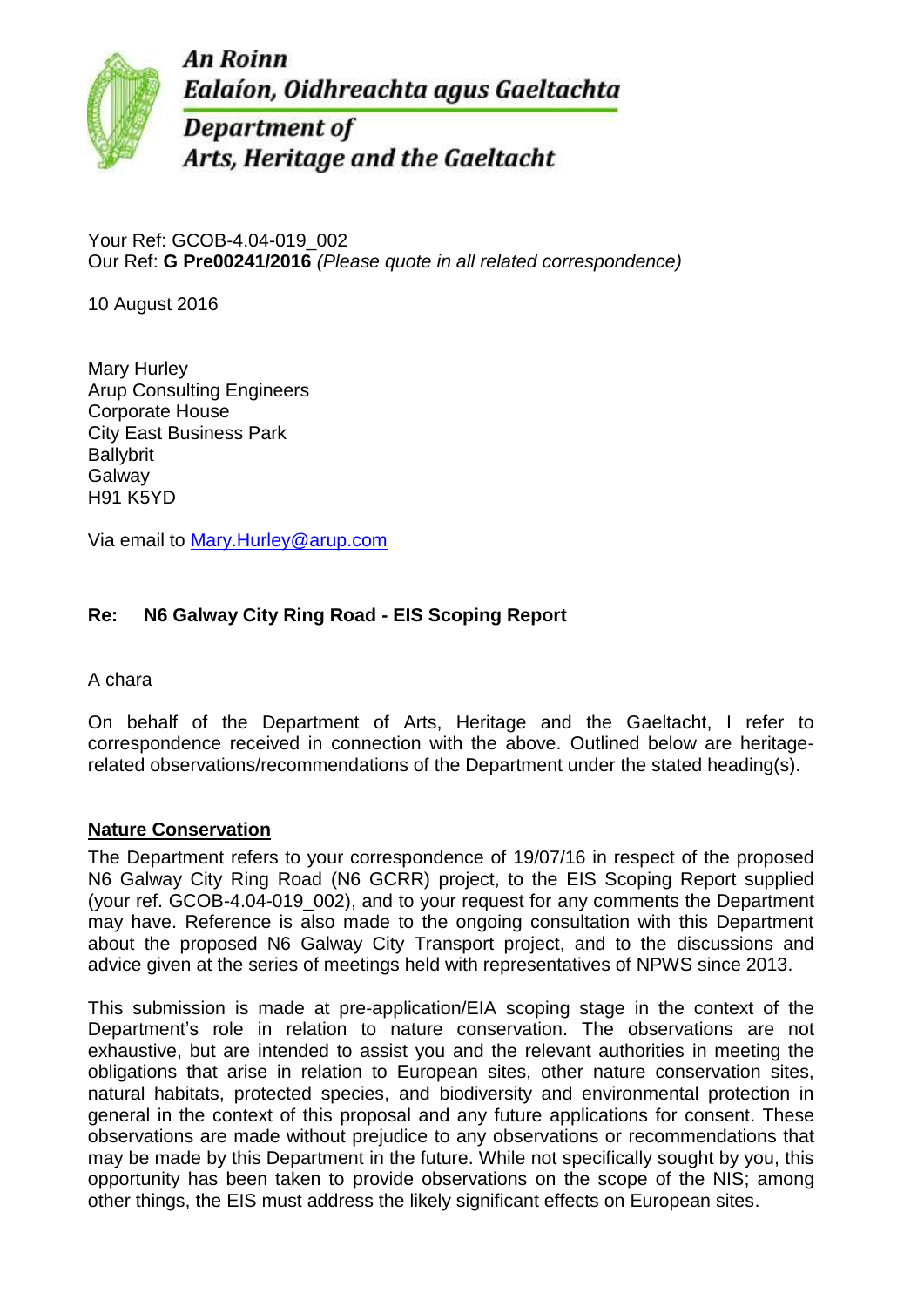It is noted that the project is being developed by Galway County Council in collaboration with Galway City Council, Transport Infrastructure Ireland, and the National Transport Authority. It is understood that a preferred route corridor has been identified for the proposed N6 GCRR, and that the project is now at '*Phase 3 – Design*' and '*Phase 4 – EIS/EAR and The Statutory Processes*' stages. The Department is also aware of the Galway Transport Strategy which is in preparation and makes provision for the development of a future ring road project. The Department's submission on the draft GTS issued to Galway City Council on 26/07/16 (our ref. FP2016/034) and has some relevance to the current project.

#### *Project setting*

The proposed N6 GCRR is generally routed around the outskirts of Galway city, extending from the new N6/M6 motorway in the east, to west of Barna. It passes through parts of Lough Corrib cSAC (site code 000297). Other European sites occur to the north and south of the proposed N6 GCRR, namely Lough Corrib SPA (site code 004042), Galway Bay Complex cSAC (site code 00268) and Inner Galway Bay SPA (site code 004031). NHAs are avoided by the project.

### *Environmental assessments required*

It is understood that an EIS and an NIS are in preparation in connection with a future application for consent for this project. The obligations to carry out the EIA will lie with An Bord Pleanála when the application for consent is made, as will the obligations to carry out the appropriate assessment under Part XAB of the Planning and Development Act, 2000 as amended.

#### *Available guidance*

Existing guidance on EIA and appropriate assessment should be followed in general terms when preparing the EIS and NIS, including that listed in Section 5.1.4 of the EIS scoping report. However, you should also be cognisant of changes in the interpretation and application of directives and national legislation arising from case law of the Court of Justice of the European Union (CJEU), and of the Irish courts, particularly in respect of Article 6 of the Habitats Directive, and the formal processes of EIA and appropriate assessment as carried out by the competent authority. The terminology that is used should align with the relevant legislation, as should the stages (i.e. screening for appropriate assessment, preparation of NIS, appropriate assessment, etc.) and tests of the assessment processes.

### *Project description*

The assessments should be based on full and detailed descriptions of all parts of the project, and all development, including all associated and ancillary works and services, and all lands required, at all stages from ground testing and site clearance or preparation, to construction and operation, and decommissioning, if appropriate. All relevant project details and all works areas, whether required on a permanent or temporary basis, should be shown in maps and drawings, and should form part of any application for consent. In addition to the main project footprint, this should include, for example, site access; site investigations or ground testing; archaeological testing; fencing; site/vegetation clearance; demolition; site compounds and works areas; site drainage; water management/treatment; quarrying and processing of aggregates; infilling; temporary and permanent storage or disposal areas for materials or wastes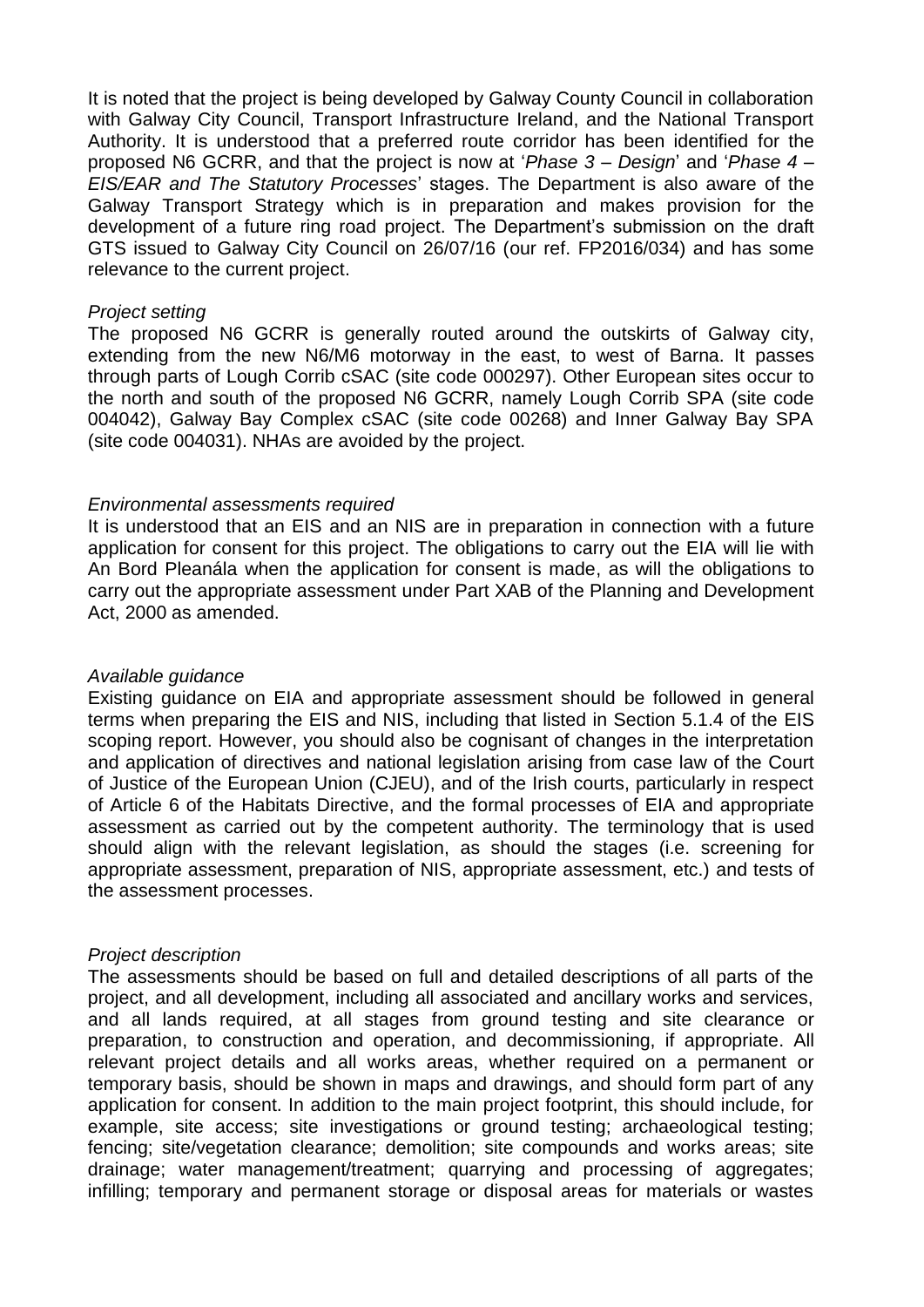arising; landscaping; provision or alteration of accesses and services; lighting, etc. Particular attention should be paid to the interconnections and linkages with existing, permitted and proposed developments, and with the details of any mitigation measures that apply, e.g. along the western end of the N6/M6 motorway. There should also be due regard to linkages or overlaps with land use zonings for development, and other policies and objectives for development, including transport and the GTS.

Full details of mitigation measures should be provided and shown in maps and drawings, as appropriate. The likely effects of ecological and other mitigation measures should also be assessed (e.g. installation and subsequent removal of silt control measures), and mitigated where necessary (e.g. to prevent fencing or archaeological testing having (unforeseen) adverse effects on habitats or protected species). Mitigation measures should be demonstrated to be effective in addressing and ameliorating the full scale and nature of the effects arising, at all relevant project stages, and should be demonstrated to be feasible within the specific characteristics and constraints of the proposed site at any given location. Mechanisms also need to be developed to ensure that appropriate mitigation measures and the necessary specialist supervision are in place for each successive phase of development, including advance contract stages.

## *Other plans and projects*

In relation to potential cumulative or in combination effects of other plans and projects, the following should be included, at a minimum, in your assessments and analyses, noting any plan- or project-level mitigation measures that may be relevant to the site or type of project, or which should otherwise be taken into account:

- Galway City Development Plan and Galway County Development Plan
- Local Area Plans Barna, Ardaun, Galway Gaeltacht, etc.
- Galway Transport Strategy
- N6/M6 motorway and mitigation measures
- Other existing, permitted or proposed residential, commercial and amenity developments along or in the vicinity of the preferred route
- Other developments, including unauthorised developments, along or in the vicinity of the preferred route

Relevant timeframes for such considerations could include the dates from which EIA requirements existed and sensitive ecological receptors such as European sites were protected.

### *Available ecological information*

-

You are advised to consult the National Parks and Wildlife Service website [\(www.npws.ie\)](http://www.npws.ie/) as a key source of data, information and publications on nature conservation sites and biodiversity issues of potential relevance to the area and the environmental assessment(s). This includes site boundaries, site synopses, lists of qualifying interests (SACs) and special conservation interests (SPAs), conservation objectives (European sites), features of interest (NHAs), and dates of site designation. GIS datasets are available for download for nature conservation sites<sup>1</sup>, and for certain habitats and species arising from various sources, including national surveys. Other NPWS-held data on habitats and species may be requested by submitting a 'Data Request Form<sup>'2</sup>.

<sup>1</sup> Special Areas of Conservation (SACs, currently known as candidate sites but fully legally protected); Special Protection Areas (SPAs); Natural Heritage Areas (NHAs); and proposed Natural Heritage Areas (pNHAs)

<sup>2</sup> Available from<http://www.npws.ie/maps-and-data/request-data>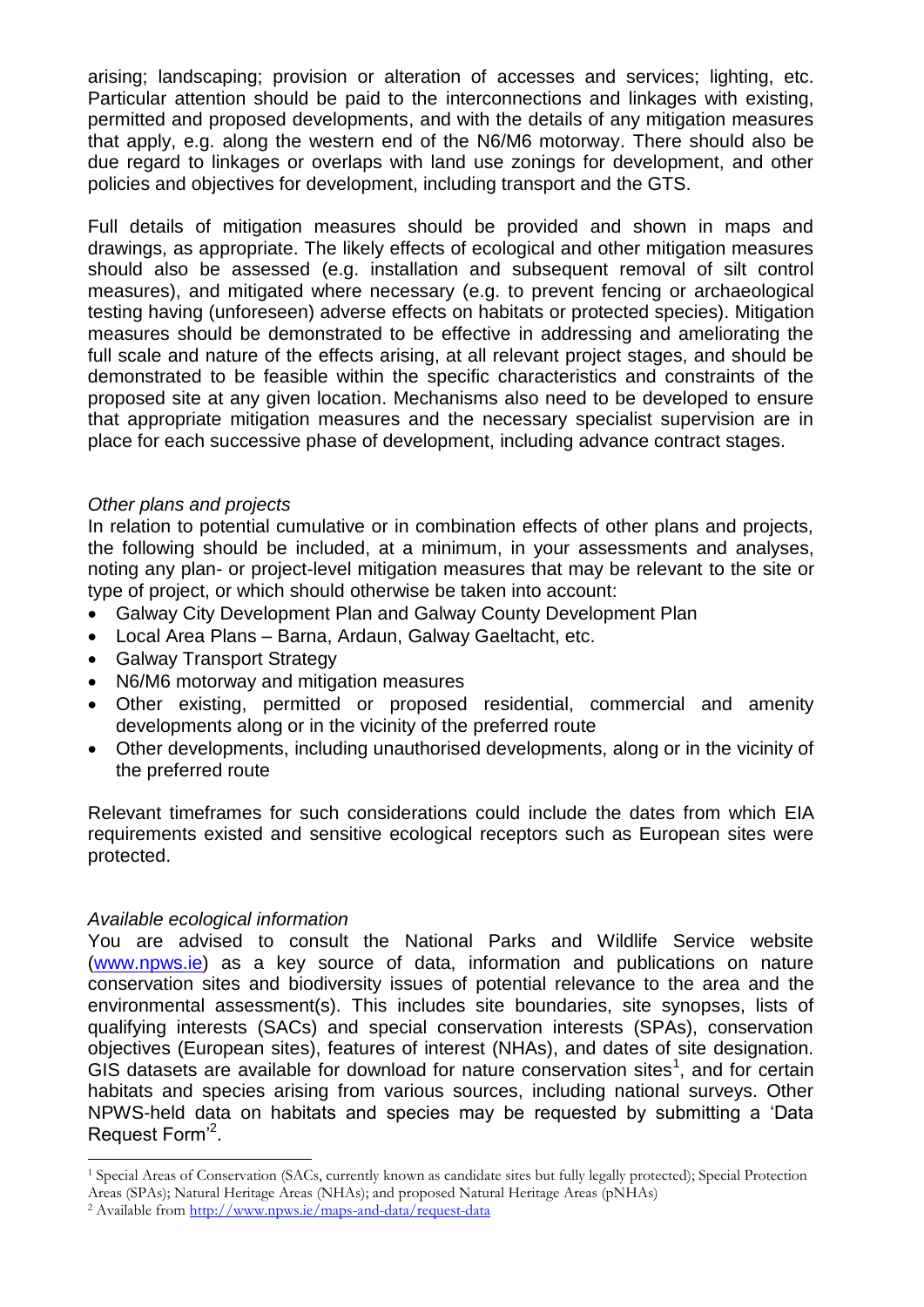Site-specific conservation objectives (SSCOs), and associated backing documents and GIS datasets, are available for some European sites on the NPWS website<sup>3</sup>, including Galway Bay Complex cSAC (site code 00268) and Inner Galway Bay SPA (site code 004031). For all other European sites, generic conservation objectives are available and the most up-to-date versions should be used and referenced in any relevant documents.

The Habitats Directive Article 17 reports for 2007 and 2013, which should also be consulted, are available from [http://www.npws.ie/article-17-reports-0,](http://www.npws.ie/article-17-reports-0) as is the recent national report on Article 12 of the Birds Directive, at [http://www.npws.ie/news/birds](http://www.npws.ie/news/birds-directive-article-12-reporting)[directive-article-12-reporting.](http://www.npws.ie/news/birds-directive-article-12-reporting) These reports will assist in assessing or determining the significance of some ecological effects identified as they report on the national resource of 'protected species and natural habitats' (as per the Environmental Liability Directive – see Appendix 3).

The national habitat surveys that have been undertaken, and the resulting reports, should be consulted, including for the results of monitoring, and information regarding the definitions and evaluations that have been developed for Annex I habitat types in Ireland.

Data on ecological features and environmental factors in or near the project area will be available from various other sources including, for example:

- Other organisations, e.g. National Biodiversity Data Centre, BirdWatch Ireland, Bat Conservation Ireland, etc.;
- EISs, NISs and other reports for other projects in the general area and on this site, including the former N6 Galway City Outer Bypass, and the Constraints and Route Selection reports for the current project. In the case of the N6/M6 scheme, reports of the design, implementation and monitoring of ecological and related mitigation measures, including habitat management plans, should be sourced, noting that Annex I habitats and protected plant species occur or occurred at the eastern end of that scheme;
- NIRs and SEA Environmental Reports for plans in the general area, including those listed above;
- Available flood risk mapping and forthcoming flood management plans and the range of measures they contain;
- Scientific literature and published/unpublished reports.

# *Surveys and assessments required*

-

Some general notes on screening for appropriate assessment and the preparation of an NIS are included in Appendix 1 and 2 below, and these should be taken into account. In addition, Appendix 3 sets out a basic outline of key ecological receptors requiring consideration in any ecological impact assessment, including the 'flora and fauna' chapter of an EIS. Some specific points of relevance to the EIS scoping report you supplied, and to the current proposal and its assessments follow.

1. The Department is aware that extensive and comprehensive ecological surveys have been carried out for the general study area and a series of route corridor options. The EIS should present data, information and analysis specific and relevant to the project and its receiving environment, taking all associated and ancillary development and works, all lands (and aquatic areas) required, and all

<sup>3</sup> <http://www.npws.ie/protectedsites/conservationmanagementplanning/conservationobjectives/>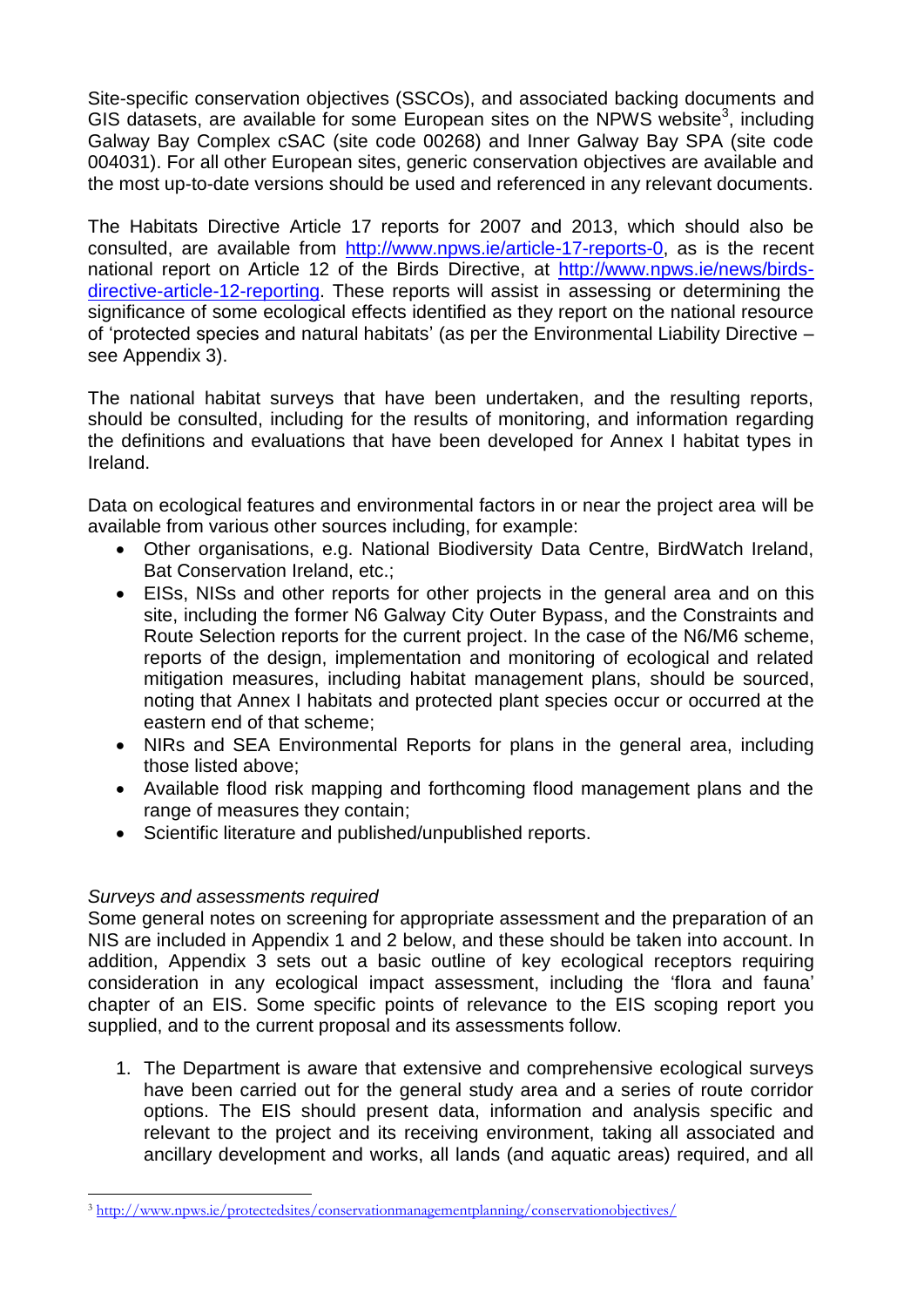project stages, into account, but also noting the requirement to address and assess cumulative and in combination effects.

- 2. In addition to the surveys listed in Section 1.5.3 of the scoping report, vegetation community data and reference to other data and information may be necessary to support the identification or characterisation of habitats as Annex I priority habitats, Annex I habitats, or potential Annex I (priority) habitats, or not. Any necessary scientific justifications and supporting evidence should be presented or referenced (in main text or appendices) to support conclusions reached regarding the presence or absence of Annex I habitats.
- 3. Botanical or rare plant surveys should include dedicated surveys for species known from and potentially occurring in the locality. The Flora (Protection) Order, 2015, species, Small White Orchid (*Pseudorchis albida*), occurs in the vicinity of the tie-in with the N6/M6 motorway. In addition, the protected plant, chives (*Allium schoenprasum* L.) has been recorded from roadside margins in the areas north-west of Barna and north eastwards towards Drum and Tonabrocky.
- 4. In addition to breeding and wintering bird surveys, consideration should be given to the need for surveys to assess any potential effects on birds during spring and autumn migration.
- 5. Other environmental surveys, and integration of environmental data and analysis, will be required, in many cases, to assess the likely effects on habitat structure and function. This should be guided through the collaboration of the ecological team with other specialists so that robust data and analysis are available to support conclusions reached.
- 6. If using existing guidance to evaluate the ecological environment and to assess the significance of impacts (e.g. as per Section 5.1.4 of the scoping report), care should be taken to ensure that this reflects:
	- a. the current interpretation of Directives and related legislation, including as established by case law of the CJEU and of the Irish courts
	- b. appropriate criteria on which such determinations should be based, and
	- c. the tests and standards that should be applied, e.g. evaluation of significance of effects in the context of conservation status at national level.
- 7. In the EIS, Ireland's Article 17 (Habitats Directive) reports and assessments of conservation status of the national annexed habitat and species resource will assist in assessing impact significance and whether, for example, predicted losses of these resources could result in unfavourable or worsening conservation status. Trends in environmental quality and, for example, Water Framework Directive characterisations and risk categories for water bodies may also assist as a basis for evaluating and assessing the significance of effects.
- 8. In the NIS, the assessment and analysis should be with respect to the implications for the conservation objectives and integrity of European sites, and should suffice to enable the appropriate assessment to reach complete, precise and definitive findings and conclusions in these regards.
- 9. The full scope of the conservation objectives for relevant European sites should be used, as appropriate, to inform the scope of the scientific assessment and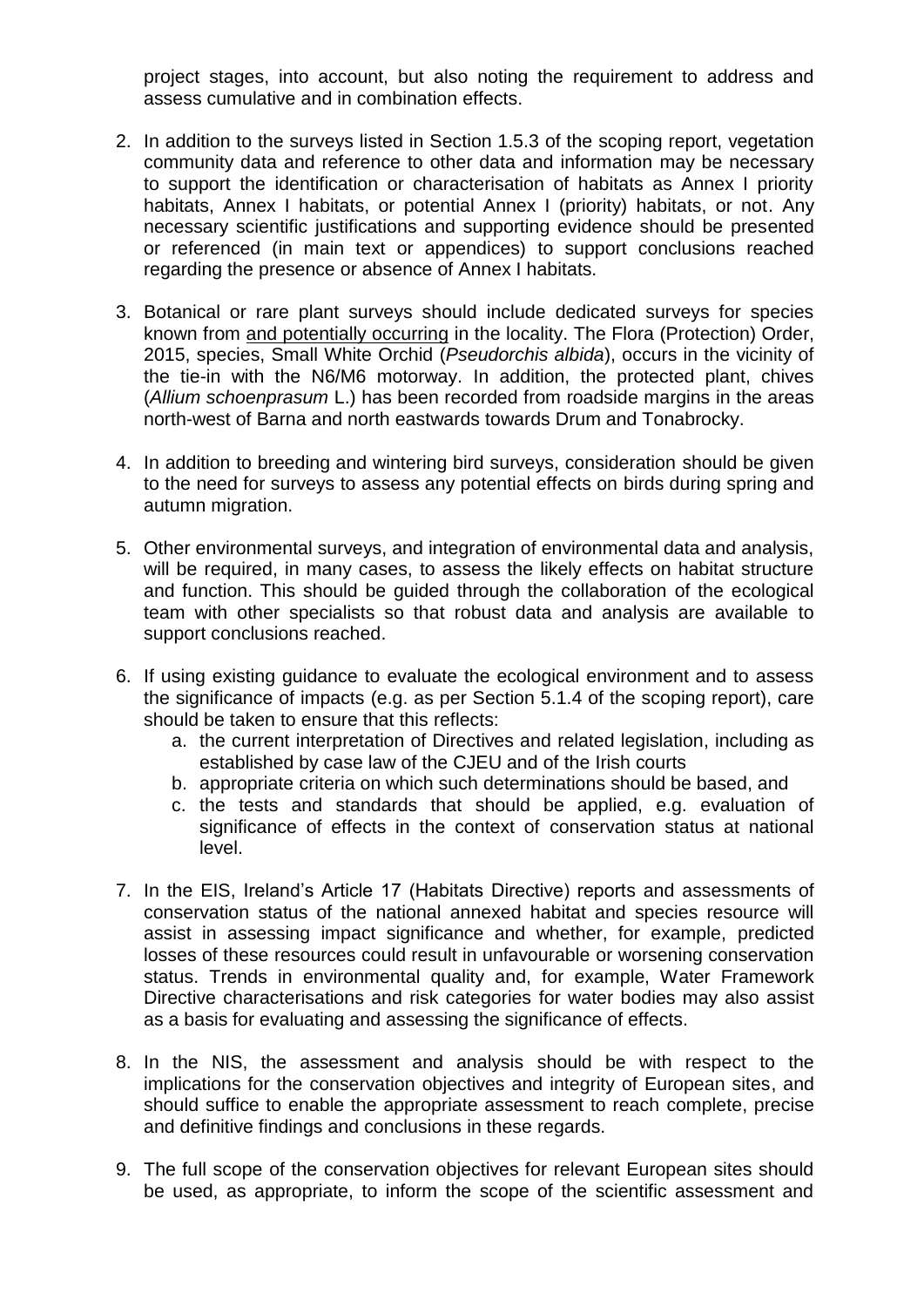analysis in the NIS. The most recent version of the conservation objectives should be used and referenced in relevant documentation, and each of the individual conservation objectives of relevance should be addressed separately. Lough Corrib cSAC has generic conservation objectives at present meaning that your analysis should be with reference to maintaining or restoring the favourable conservation condition of the relevant qualifying interests. In the case of the qualifying interest Annex I lake habitats in Lough Corrib, it is known that the conservation objective is to restore, rather than maintain, their favourable conservation condition. In the case of the SSCOs for Galway Bay Complex cSAC, there are some situations where the conservation objectives are to restore, rather than maintain, the favourable conservation condition of qualifying interests.

- 10.NHAs are selected for the conservation of 'features of interest' and these should be used, as appropriate, to inform the scope of the scientific assessment and analysis in the EIS.
- 11.The EIS must assess the likely effects on nature conservation sites, including European sites, NHAs and non-statutory sites (pNHAs and local biodiversity areas). The EIS may align with and cross-reference or reflect content and conclusions of the NIS, but may not omit, overlook or exclude consideration of the likely effects on European sites.
- 12.The assessments should suffice to support any applications for licences that may be necessary to disturb strictly protected or protected species and their breeding sites or resting places.

The above observations and recommendations are based on the papers submitted to this Department on a pre-planning basis and are made without prejudice to any observations the Minister may make in the context of any consultation arising on foot of any development application referred to the Minister, by a planning authority, in her role as statutory consultee under the Planning and Development Act 2000, as amended.

You are requested to send further communications to this Department's Development Applications Unit (DAU) at **[manager.dau@ahg.gov.ie](mailto:manager.dau@ahg.gov.ie)** (team monitored); if this is not possible, correspondence may alternatively be sent to:

The Manager Development Applications Unit (DAU) Department of Arts, Heritage and the Gaeltacht Newtown Road Wexford Y35 AP90

Le meas

Honne Nolan

**Yvonne Nolan, Development Applications Unit**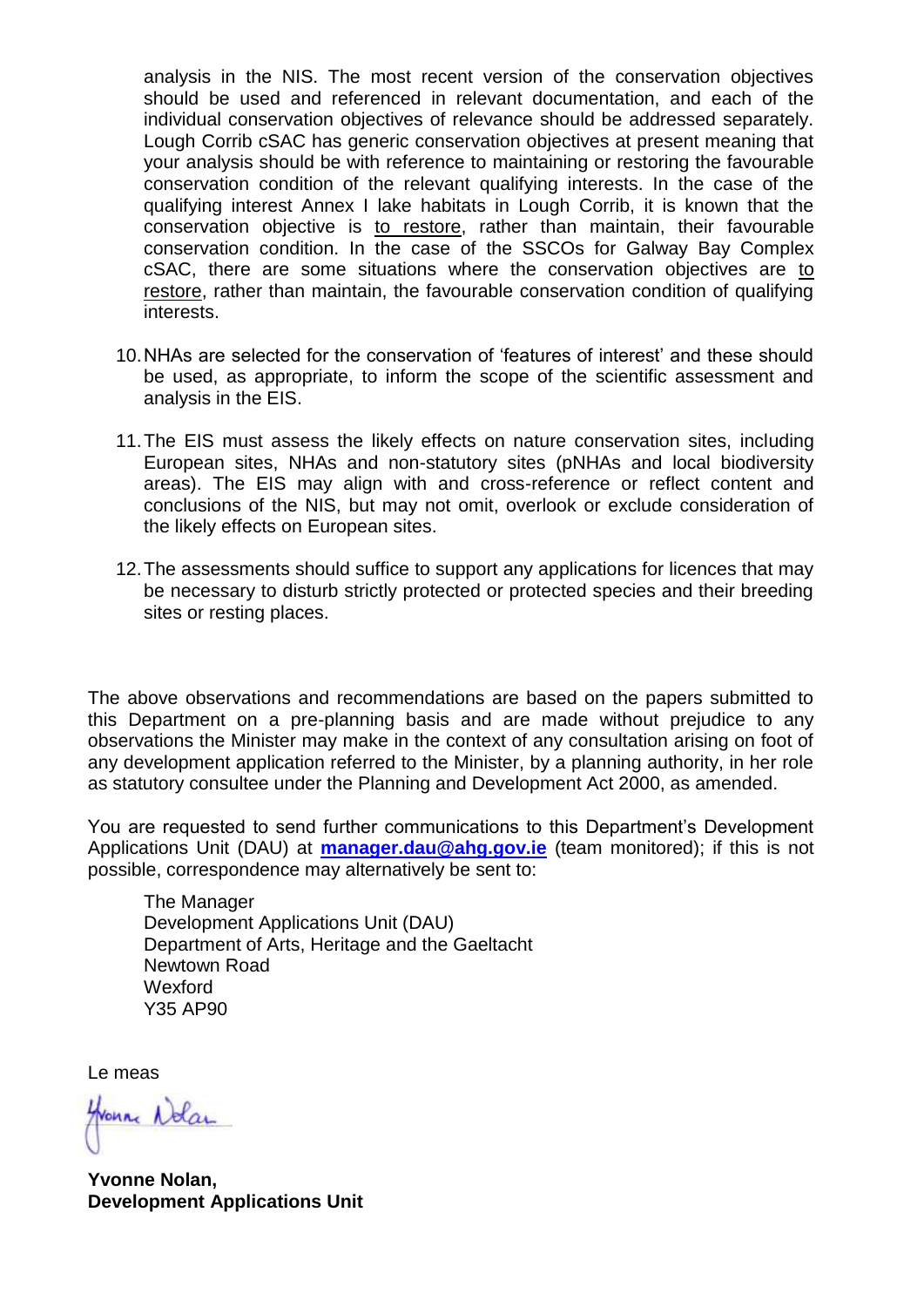# **Appendix 1**

#### Notes on screening for appropriate assessment

Screening is the process of determining whether or not an appropriate assessment is required for a plan or project. Under Part XAB of the Planning and Development Act, 2000 as amended, screening must be carried out by the competent authority to assess, in view of best scientific knowledge, if a land use plan or proposed development<sup>4</sup>, individually or in combination with another plan or project, is likely to have a significant effect on a European site. The competent authority's determination as to whether or not an appropriate assessment is required must be made on the basis of objective information and should be recorded. Consultants or project proponents may undertake a form of screening to establish if an NIS is required and provide advice, or may submit the information necessary to carry out screening with an application for consent. The competent authority may request information to be supplied to enable it to carry out screening.

The following advice is offered in relation to screening for appropriate assessment:

- 1. Screening should commence as a desk exercise, using available data and information in the first instance.
- 2. Screening should be carried out in view of best scientific knowledge and in view of the conservation objectives of a European site or sites.
- 3. The criterion of 'best scientific knowledge' should apply to each of the following:
	- a. The likely effects of the plan or project in question, taking its nature, size and location into account;
	- b. The existing environmental baseline, and pressures and trends that may be relevant, noting that deterioration of habitats or significant disturbance of species may already be occurring;
	- c. Cumulative effects of other plans and projects that could act in combination;
	- d. The European sites, their qualifying interests (SACs) and special conservation interests (SPAs), and their conservation objectives.
- 4. Screening should identify which European sites and which qualifying interests, special conservation interests, and conservation objectives, are at risk from a plan or project, alone or in combination with other plans and projects, and should seek to be clear about what likely significant effects could result.
- 5. If screening is overly precautionary, and risks of significant effects on a European site in view of its conservation objectives are not actually identified, the NIS (or NIR) and subsequent appropriate assessment will lack focus and be unable to reach any clear, precise or definitive conclusions.
- 6. A screening exercise will assist in identifying or delineating appropriate 'zones of influence', study areas or receiving environments for plans and projects, and will assist in informing the scope, geographical extent and methodologies of the surveys and assessments required.
- 7. The results of ecological surveys carried out for an EIS or ecological impact assessment of a proposal should not normally be used as the basis for screening that proposal, particularly where the need for an NIS or an appropriate assessment is discounted.
- 8. Mitigation measures required to reduce or ameliorate the adverse effects of a project on the conservation objectives of a European site should not normally form part of a screening exercise. Screening identifies risks of significant effects on sites but does not assess these. As a result, it is not normally possible to know what mitigation measures are required and whether they will be effective, or to reach conclusions as to the residual effects and the implications for the conservation objectives of a site.

-

<sup>4</sup> If not a land use plan or proposed development for the purposes of planning legislation, screening for appropriate assessment will normally be carried out by a public authority under Part 5 of the European Communities (Birds and Natural Habitats) Regulations, 2011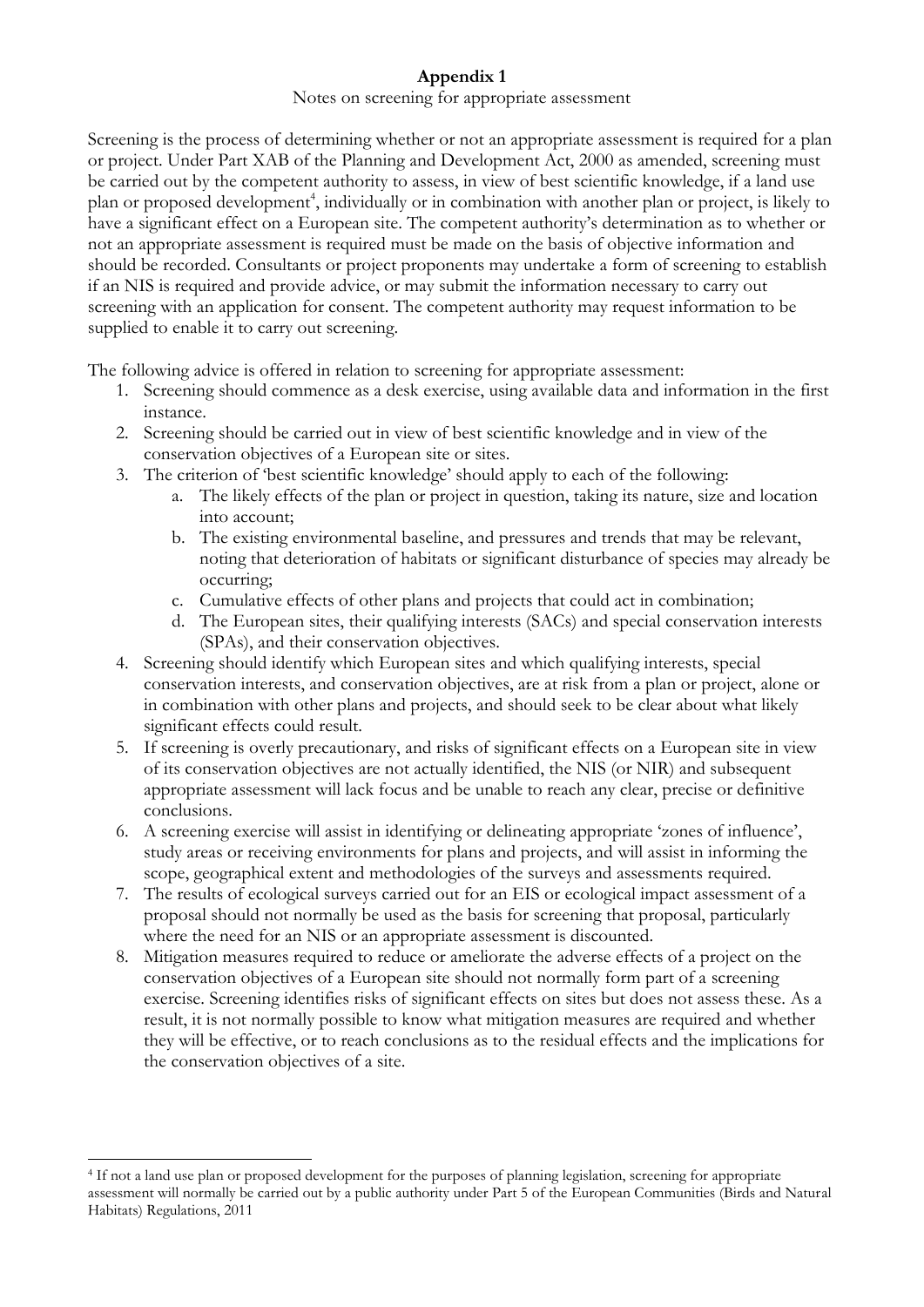# **Appendix 2**

Notes on the preparation and content of an NIS

The term, NIS, is defined in legislation<sup>5</sup>. In general, an NIS, if required, should present the data, information and analysis necessary to reach a definitive determination as to 1) the implications of the plan or project, alone or in combination with other plans and projects, for a European site in view of its conservation objectives, and 2) whether there will be adverse effects on the integrity of a European site. The NIS should be underpinned by best scientific knowledge and objective information, as required in the case of screening for appropriate assessment, and by the precautionary principle.

The following advice is offered in relation to the preparation and content of an NIS:

- 1. An NIS is a scientific assessment that presents relevant evidence, data and analysis, and focuses on the implications of the plan or project, on its own and in combination with other plans and projects, for the conservation objectives of the relevant European site(s), taking the full scope of these objectives, whether generic or site specific, into account;
- 2. Examination of the potential effects of the plan or project must be undertaken to identify what European sites, and which of their qualifying interests (SAC), special conservation interests (SPA) or conservation objectives, are potentially at risk. In combination effects must also be taken into account. This is required to determine a 'zone of influence' or 'zone of impact' for the project, if such a concept is used. The 15km distance in existing guidance is an indicative figure only and its application and validity should be examined and justified in each specific case on an ecological or other basis;
- 3. The scientific basis on which sites and their conservation objectives are included or excluded from assessment and analysis should be presented and justified;
- 4. The full area or extent of the likely effects of the plan or project should be determined and quantified. Where temporary damage and disturbance will occur, predicted timelines for recovery should be presented;
- 5. The relevant environmental baseline and trends in European sites should be taken into account, bearing in mind changes and in combination effects which have occurred since site designation;
- 6. An NIS should be informed by any necessary surveys of habitats and species at the appropriate time(s) of year to identify, describe, evaluate and map their presence within the receiving environment. In all relevant cases, the scientific basis and justifications for categorising or not categorising habitats as Annex I habitats, or priority types, should be presented;
- 7. An NIS should be informed by any necessary hydrological, hydrogeological or geotechnical investigations to assess impacts on habitat structure and function;
- 8. Where mitigation measures are required, full details should be included in the project description and drawings, with method statements provided, where necessary. It must be demonstrated that mitigation measures will be delivered in full, and at the appropriate time, at all post-consent stages, and that they will be effective in any specific location or set of conditions. The necessary analysis should be presented to demonstrate how the mitigation measures will avoid or remove the risks of adverse effects on the integrity of European sites that have been identified in an NIS so that the final analysis is undertaken in the context of the predicted residual effects;
- 9. An NIS should contain, or clearly cross-reference, all the scientific data and analysis on which the assessment is based, and should contain clear and precise findings and conclusions as to the implications of the project, on its own and in combination with other plans and projects, for the conservation objectives and integrity of the relevant European site(s).

-

<sup>5</sup> As defined in Section 177T of the Planning and Development Act, 2000 as amended, an NIS means a statement, for the purposes of Article 6 of the Habitats Directive, of the implications of a proposed development, on its own and in combination with other plans and projects, for a European site in view of its conservation objectives. It is required to include a report of a scientific examination of evidence and data, carried out by competent persons to identify and classify any implications for the European site in view of its conservation objectives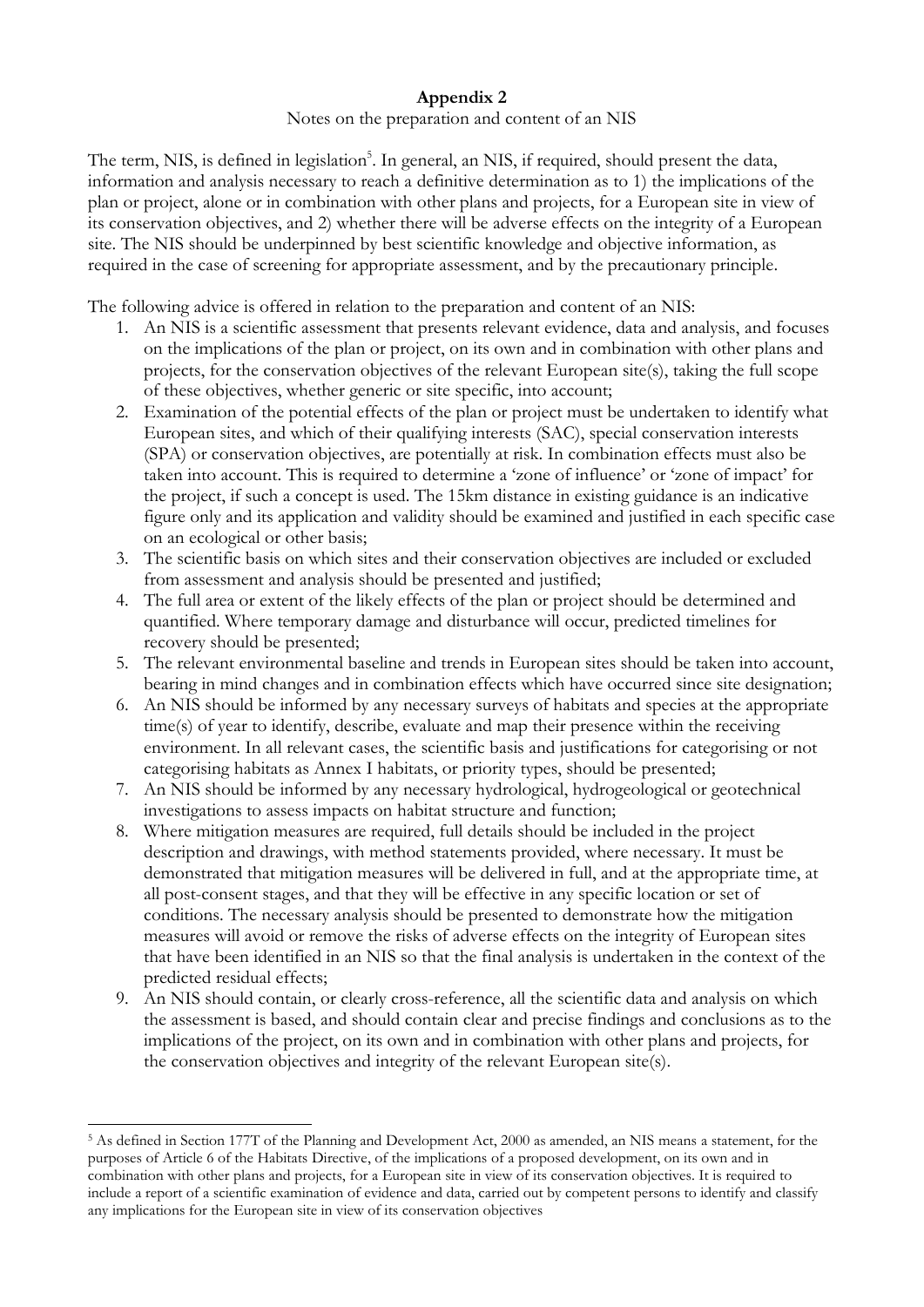# **Appendix 3**

Key ecological receptors and surveys required

The following key ecological receptors should be included among the considerations in the flora and fauna section of an EIS, or in an ecological impact assessment:

- Sites with nature conservation designations, including proposed NHAs, including the reasons for their designation, and their conservation objectives, where available;
- Annex IV (Habitats Directive) species of fauna and flora, and their breeding sites and resting places, which are strictly protected under the European Communities (Birds and Natural Habitats) Regulations, 2011;
- Other species of fauna and flora which are protected under the Wildlife Acts, 1976-2000;
- '*Protected species and natural habitats*', as defined in the Environmental Liability Directive
	- (2004/35/EC) and European Communities (Environmental Liability) Regulations, 2008, including:
		- o Birds Directive Annex I species and other regularly occurring migratory species, and their habitats (wherever they occur);
		- o Habitats Directive Annex I habitats, Annex II species and their habitats, and Annex IV species and their breeding sites and resting places (wherever they occur);
- Other natural and semi-natural habitats of ecological value in a national to local context;
- Stepping stones and ecological corridors covered by Article 10 of the Habitats Directive.

Available information on sites, habitats and species should be reviewed, including datasets available on request from NPWS and from [www.npws.ie](http://www.npws.ie/) (see main text). In addition, the following are required to characterise the receiving environment and to assess the likely ecological effects:

- Habitat survey of the site and surrounds, following the Heritage Council methodology<sup>6</sup> (2011), and with particular focus on any Annex I or potential Annex I habitats present;
- Identification, description, evaluation and mapping of any Annex I habitats present, including in terms of the vegetation communities, flora and fauna present, as appropriate. Whether or not there is correspondence with Annex I habitats, or priority types, should be examined and justified on scientific grounds;
- A habitat map of the site and surrounds with the footprint of the entire project, all lands required, and all works areas and access routes overlain, to enable impacts on habitats to be quantified and qualified;
- Botanical surveys of the receiving environment to be undertaken at the appropriate time of year to properly characterise and evaluate the habitats present, and identify any rare or protected species, including bryophytes;
- Faunal surveys of the receiving environment to be undertaken at appropriate times of the year to identify any rare or protected species that use the site and surrounding areas, and to evaluate the importance of the site for fauna.

-

<sup>6</sup> *Best Practice Guidance for Habitat Survey and Mapping*. (2011). Heritage Council, Kilkenny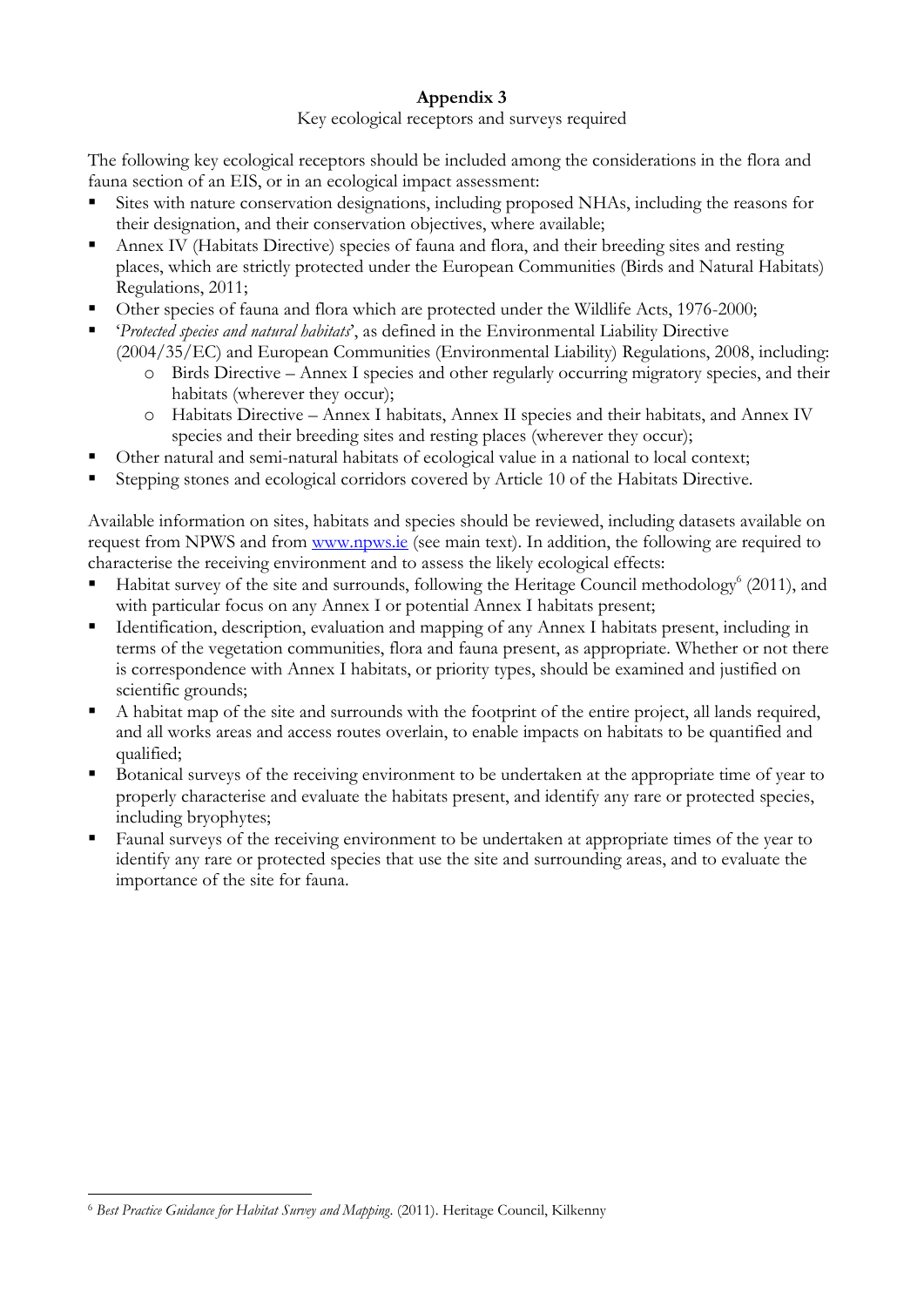

An Roinn Cultúir, Oidhreachta agus Gaeltachta

Department of Culture, Heritage and the Gaeltacht

#### Your Ref: KK/lod Our Ref: **G Pre00241/2016**

16 January 2018

Mr Kevin Kelly, Chief Executive (Interim), Galway County Council, Áras an Chontae, Prospect Hill, Galway.

# **Re: N6 Galway City Ring Road - Review of NIS and Biodiversity Chapter of EIAR**

Dear Mr Kelly,

The Department refers to your correspondence of 3<sup>rd</sup> October, 2017 regarding the N6 Galway City Transport Project at pre-application stage. Reference is also made to the associated revised drafts of the NIS and EIAR Biodiversity chapter which have been supplied with a request for further review. The Council's questions about the adequacy of the surveys carried out are noted.

As you know this Department will not be the EIA or AA authority when the application for consent is made, and as we have stressed from the outset the Council (and TII) should ensure they undertake their own reviews and quality control of the documentation produced on their behalf.

As the Council is aware, the National Parks and Wildlife Service (NPWS) of this Department reviewed and provided observations and comments on earlier drafts of these documents (supplied in June 2017), and met your consultants in August to discuss and clarify points made.

In general, NPWS has been engaging and assisting throughout the pre-application process and has attended six meetings with the project team. In the course of these meetings, minutes of which are available, details of the habitat and species surveys carried out, including the methodologies used and the findings, were reported, updated, queried and discussed. Draft data, maps and reports have also been provided. Other associated environmental data and survey findings (e.g. hydrology, hydrogeology, soils, etc.) were reported on where relevant or when queried. Issues and concerns raised by NPWS have been addressed by the project team.

The ecological surveys that were carried out have been comprehensive and thorough, and particularly so in relation to bats.

NPWS has advised that the content and structure of the original draft NIS were difficult to follow, including in terms of the methodological approach and associated narrative, and this presents a challenge in understanding the scientific arguments and justifications on which conclusions were reached.

NPWS has outlined that it considers that, in this particular case, the particular challenges are:

 in presenting data, information and analyses clearly, concisely and comprehensively in the NIS and EIAR,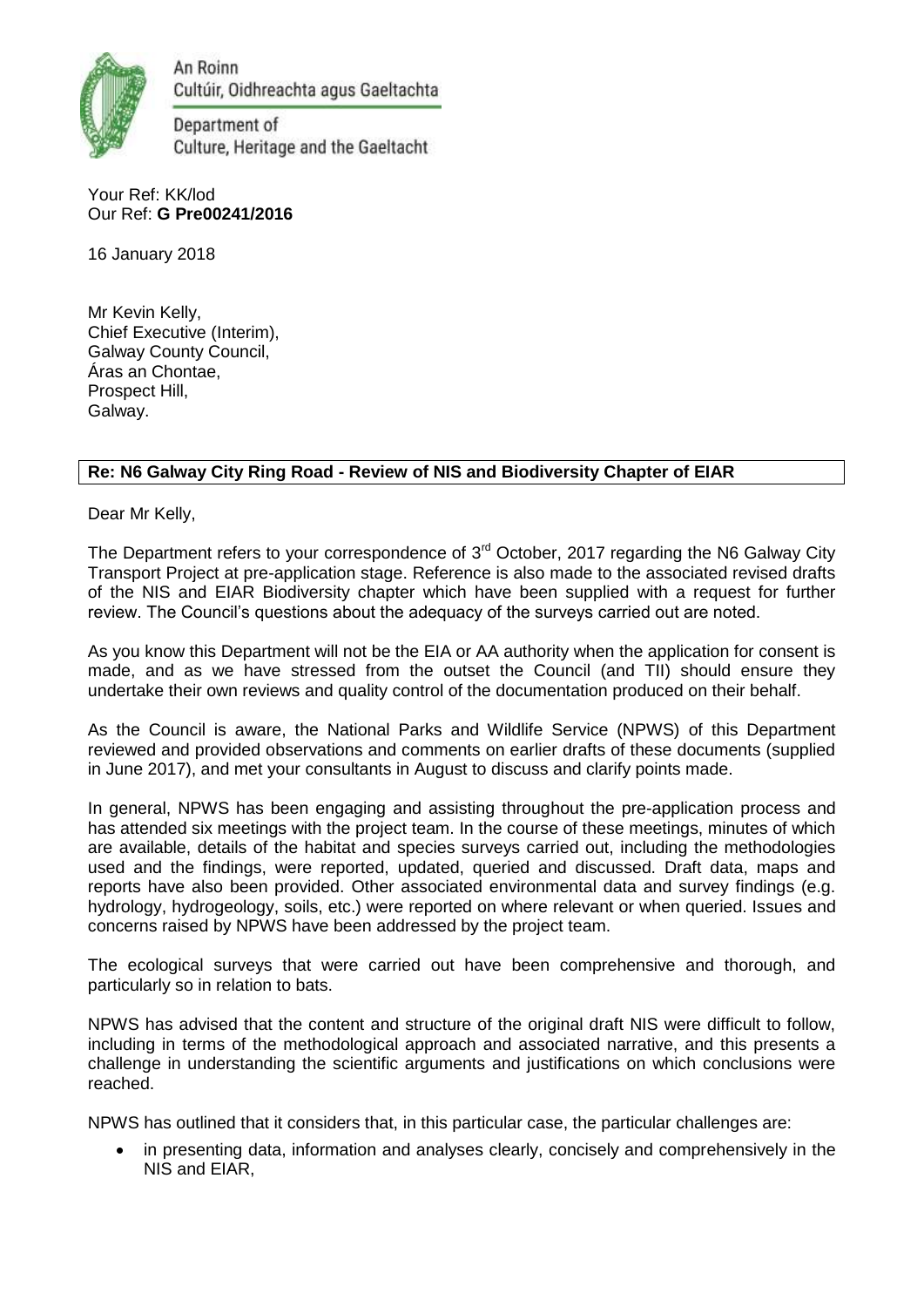- in addressing residual and cumulative or in combination effects, noting the setting on the outskirts of a growing city and relevant timeframes (1990 and 1997 for EIA and AA, respectively)
- possible implications of the new EIA Directive, particularly in relation to broadened scope of 'biodiversity, flora and fauna' as an environmental topic
- in addressing plan level measures and mitigation from the AA and SEA of plans that provide the planning framework for this project

The Department refers to your query concerning the robustness of the methodological approach taken to impact assessment in the NIS. Although this would not normally be a function of this Department at pre-planning stage, in order to facilitate the council with this significant project, the Department is currently undertaking a review of the most recent draft of the NIS that it received. It hopes to be in a position to provide more detailed feed back to the Council early this week.

Is mise, le meas

uzanne Nally

Suzanne Nally Assistant Principal Officer Development Applications Unit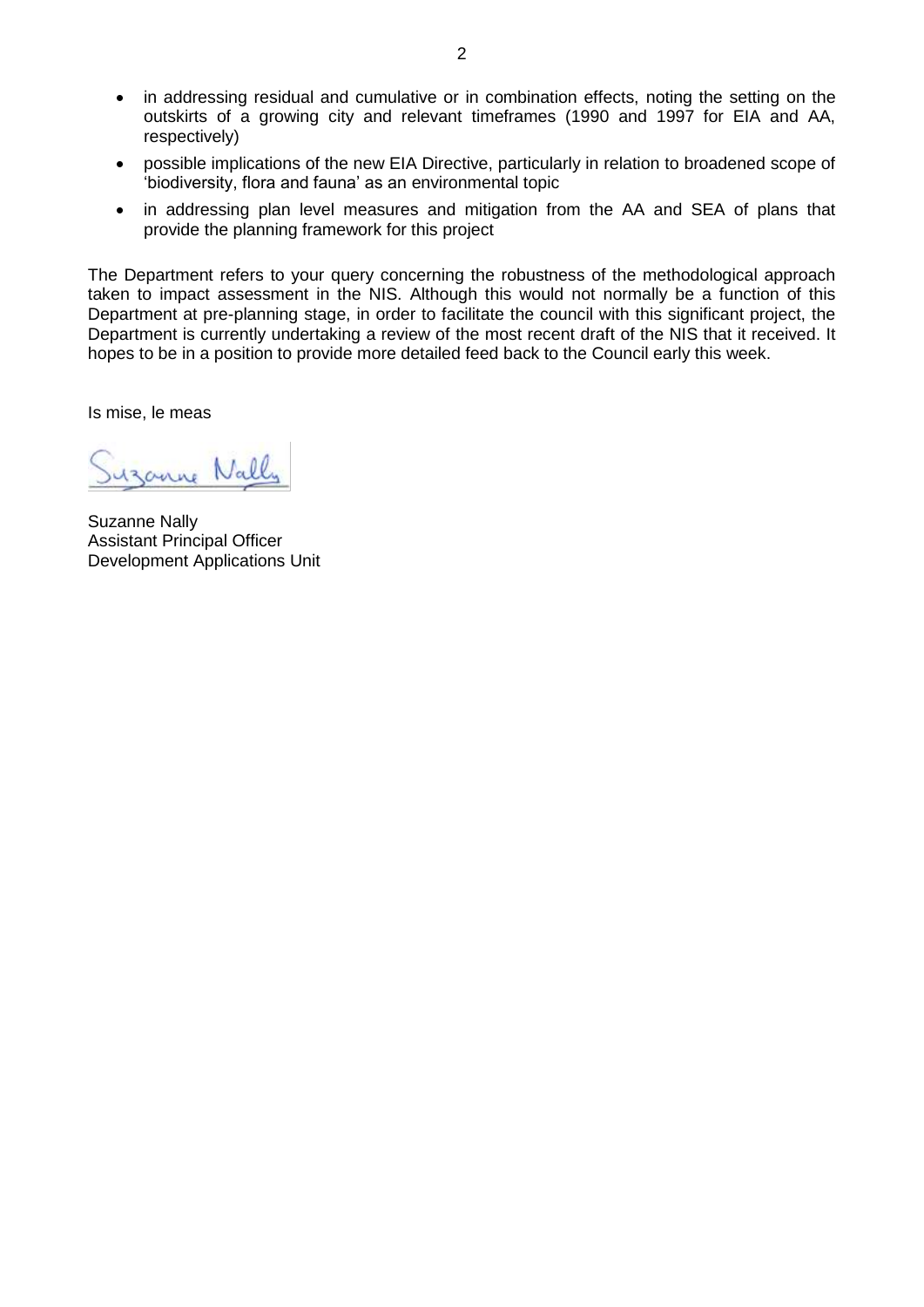

#### Re: N6 Galway City Ring Road - Review of NIS and Biodiversity Chapter of EIAR

Dear Mr Kelly,

The Department refers to your correspondence of 3rd October, 2017 regarding the N6 Galway City Transport Project at pre-application stage. Reference is also made to the associated revised drafts of the NIS and EIAR Biodiversity chapter which have been supplied with a request for further review.

Further to the Department's letter to you, dated 16<sup>th</sup> January 2018, please find herewith the Department's more detailed comments as promised on the draft NIS and Biodiversity Chapter of EIAR for the proposed N6 Galway City Ring Road. It is hoped that these will be of assistance to the Council.

Is mise, le meas

curre Nall

**Suzanne Nally Assistant Principal Officer Development Applications Unit**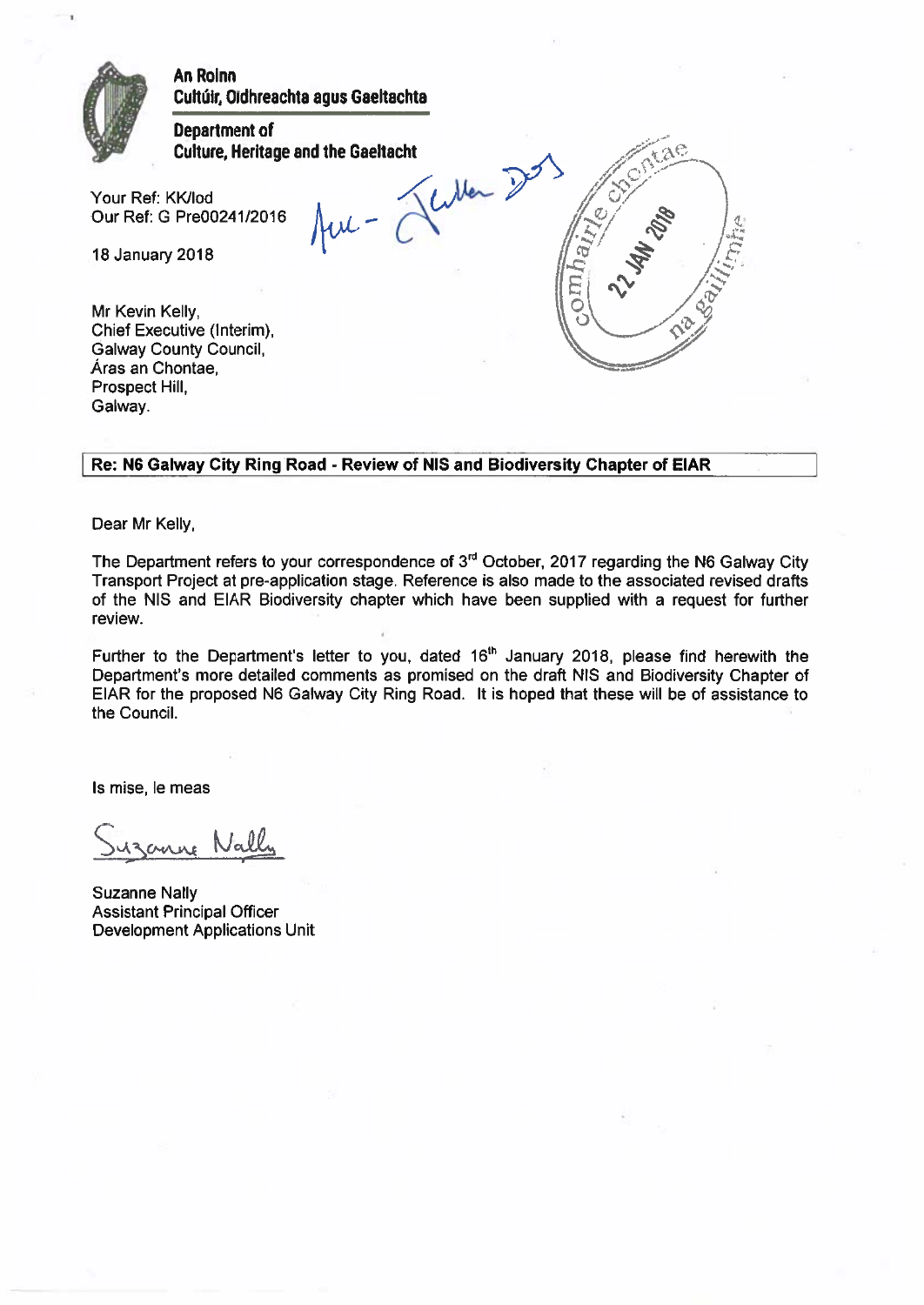#### Notes on draft EIAR chapter 8 (ver. 05/10/17)

#### General

The document is lengthy and detailed and based on possibly more ecological survey than any other road scheme to date. In the course of the series of meetings with NPWS, and in previous observations on the earlier draft chapter, it has been stressed that the challenge was to present the necessary EIA data, information and analysis in a way that is specific to the final project, and in a way that is comprehensive, concise and accessible. This is necessary in general but all the more so in the light of the new EIA Directive. The clear communication of scientific information and findings remains a challenge, not only in the context of a chapter of 361 pages (main text only) but also where there is an associated NIS with overlapping functions and content.

In the current draft of chapter 8, it is considered that the narrative and structure are overly convoluted (particularly up to and including the description of the receiving environment), with complicated issues and analysis tending to be covered before relevant general information has been supplied, thereby leaving the reader with a poor understanding of the receiving environment of the scheme, the likely effects and key concerns, and meaning that the document and scientific arguments are difficult of follow. As an example, there is no general introduction to the project and its overall receiving ecological environment in the chapter, and no early information on the basic length or area of the scheme. Also, there is a tendency to begin with the complicated, wide and often irrelevant issues, and end with the simpler relevant issues but with these lost in narrative and without making it clear what the actual impacts will be. Is it clear, for example, that only one nature conservation site will be intersected by the scheme, there are four other such sites nearby and downstream, and that others are at a greater distance?

In terms of the description of the receiving environment, the text and information should be as specific and relevant to the project as possible, explaining only once (if possible) the background to the earlier stages of the scheme, the surveys then carried out (including study areas) and the fact that these are reported in full in appendices and cover areas outside the scheme footprint. A summary table giving areas (lengths) of all habitat types within the proposed road boundary and road footprint was included in the description of the receiving environment.

The EIAR should include the likely effects on European sites but this should balance or be in line with the general approach taken to other ecological receptors; a more simplified and summarised approach that is easier to follow would be recommended, and there should be cross-references to the NIS and its findings where appropriate. An EIAR would also need to cover any other impacts or effects on a European site outside the immediate realms of the conservation objectives and integrity.

Cumulative effects need to be taken into consideration in the context of the assessment of significance and, where necessary, should form part of the assessment and analysis in the chapter rather than being presented as a separate section at the end. Some cumulative effects meriting further consideration are the barrier effects of the new motorway network east-west and northsouth in Galway; disturbance and fragmentation along the River Corrib, including new and extended paths, floodlighting, other external lighting and extending development; proposed cycle/pedestrian network and greenways along the Corrib; agricultural development, including land reclamation.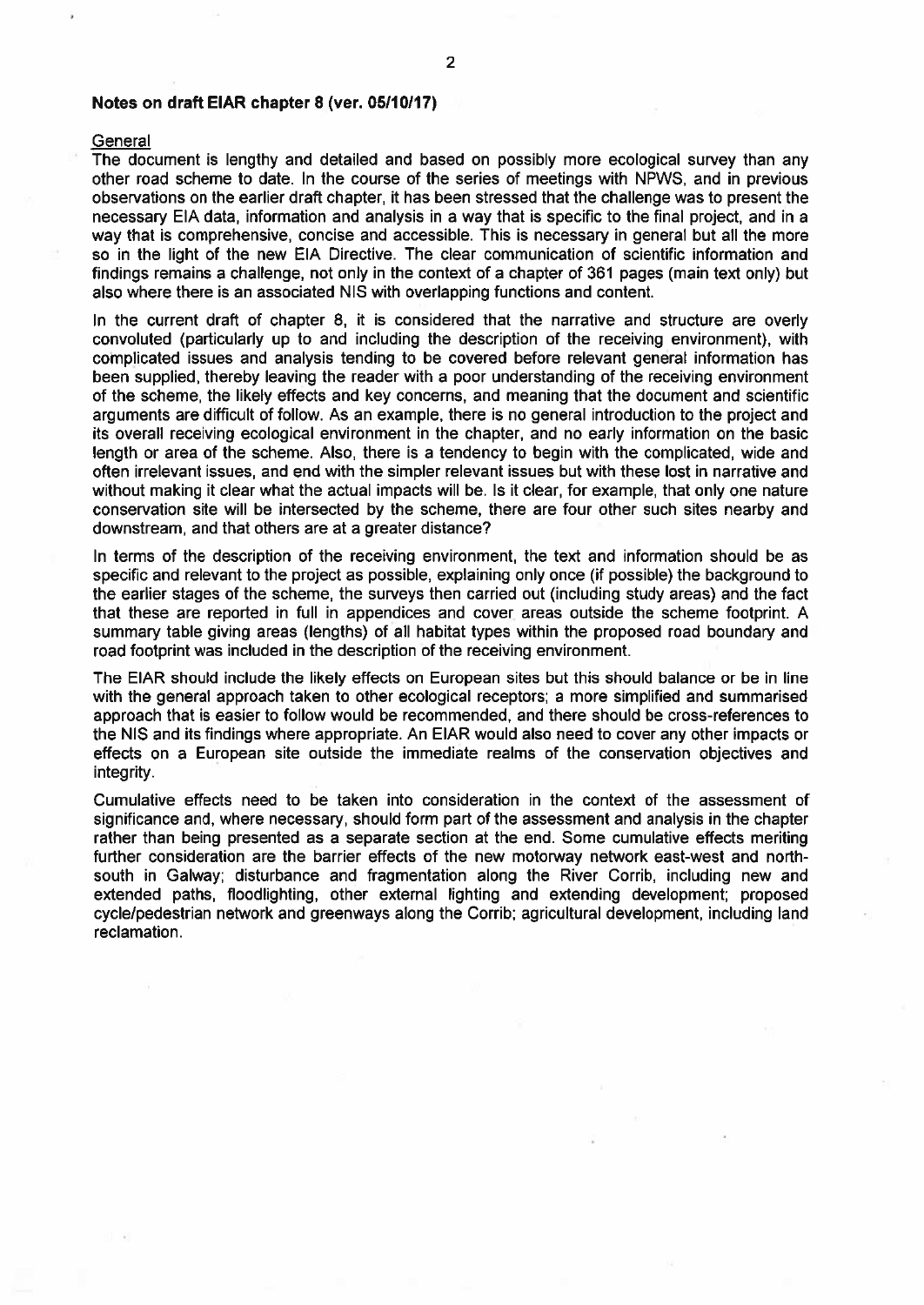#### **Specific**

The following points are comments, queries and suggestions (including where question marks are used) on the content of the chapter. Text in italics is from the EIAR.

- 1. Define 'proposed road development' (at first mention) to be as per chapter/section X of the EIAR or to include all associated and ancillary works and development. Have valid terms, used consistently, to refer to the final permanent road footprint and the full extent of lands within the 'fencelines'
- 2. Definition of biodiversity refer to text/commentary in Section 1.3.4 of EU 2017 EIA quidance. and note also Part  $\mathbf C$ and the 'review checklist' in. http://ec.europa.eu/environment/eia/pdf/EIA quidance EIA report final.pdf
- 3. Provide clearer explanation of Table 8.1 in caption doesn't include all ecological receptors and match with associated text: Table 8.1 below presents the ecological receptors and in which sections of this chapter they are discussed for ease of reference
- 4. Background and earlier project stages [last para section 8.1; see also above] include as separate section, partly to explain the background to various surveys undertaken over time? The stage at which they were undertaken is less relevant to the EIAR, and to the data and evidence it must present, so text like para 2 in section 8.2.4.2 is less relevant or not relevant? Instead explain that the data gathered are presented as relevant in the EIAR and that full reports are available elsewhere?
- 5. Section 8.2.4.1 is the explanation of the term 'study area' clear in this section? Start with 'various terms are used to define the area where surveys were carried out' ...?
- 6. New EU 2017 guidance on the EIAR is not referenced in section 8.2.5
- 7. Section 8.2.5 para on valuation of Annex I habitats cross-check with definition of natural habitat types in Article 1(c) of the Directive and note that this does not refer only to SACs or to national importance
- 8. Are parameters in Table 8.3 used in characterising the effects?
- 9. Review 'impact significance' section as text is not in line with two preceding sections  $-$  The likely significance of all impacts is determined in consideration of the magnitude of the impact and the baseline rating of the area upon which the impact has an effect. Note that conservation status as per the Habitats Directive is judged at EU territory level, not 'within a given geographical area', and is reported on nationally (Article 17)
- 10. Does significance at a geographical level mean level of significance clarify?
- 11. Inclusion of 'conservation status' under impact assessment methodology is this in the context of EIA or AA or both? Is it providing clarity or confusion, and is it used later on? Refer instead to evaluation systems used but don't try to explain, e.g. text in two main paras on page 263 is confusing rather than helpful
- 12. Are the headings sufficient (also Table 8.1) to cover biodiversity Section 8.3.4 to Section 8.3.13 describe the ecological baseline as it relates to the ecological receptors recorded, or known from, the study area under the following headings; habitats, rare and protected plant species, non-native invasive plant species, mammals (excluding bats), bats, invertebrate species, bird species, amphibian species, reptiles and fish. What about other plant species and other species groups?
- 13. Page 270 bullet point which says the following requires clarification, 'Section 50 approval has been granted by OPW for the proposed culverts. These culverts are box culverts with 300mm gravel in the stream bed' [also NIS page 79 - see below]
- 14. Up to section 8.3.3, where European sites are being described within 15km of the road, there has been no general outline or description of where the road is, what landscape or topography it passes through, what the key ecological features or environmental influences are etc.
- 15. European sites maybe start with the fact that the road passes through one site, is near three others and that there are other such sites at a greater distance?
- 16. What is the context of the 'summary of the biodiversity baseline for each of these European sites' (end of 8.3.3.1) meant to be  $-$  where it interacts with the road, the study area, the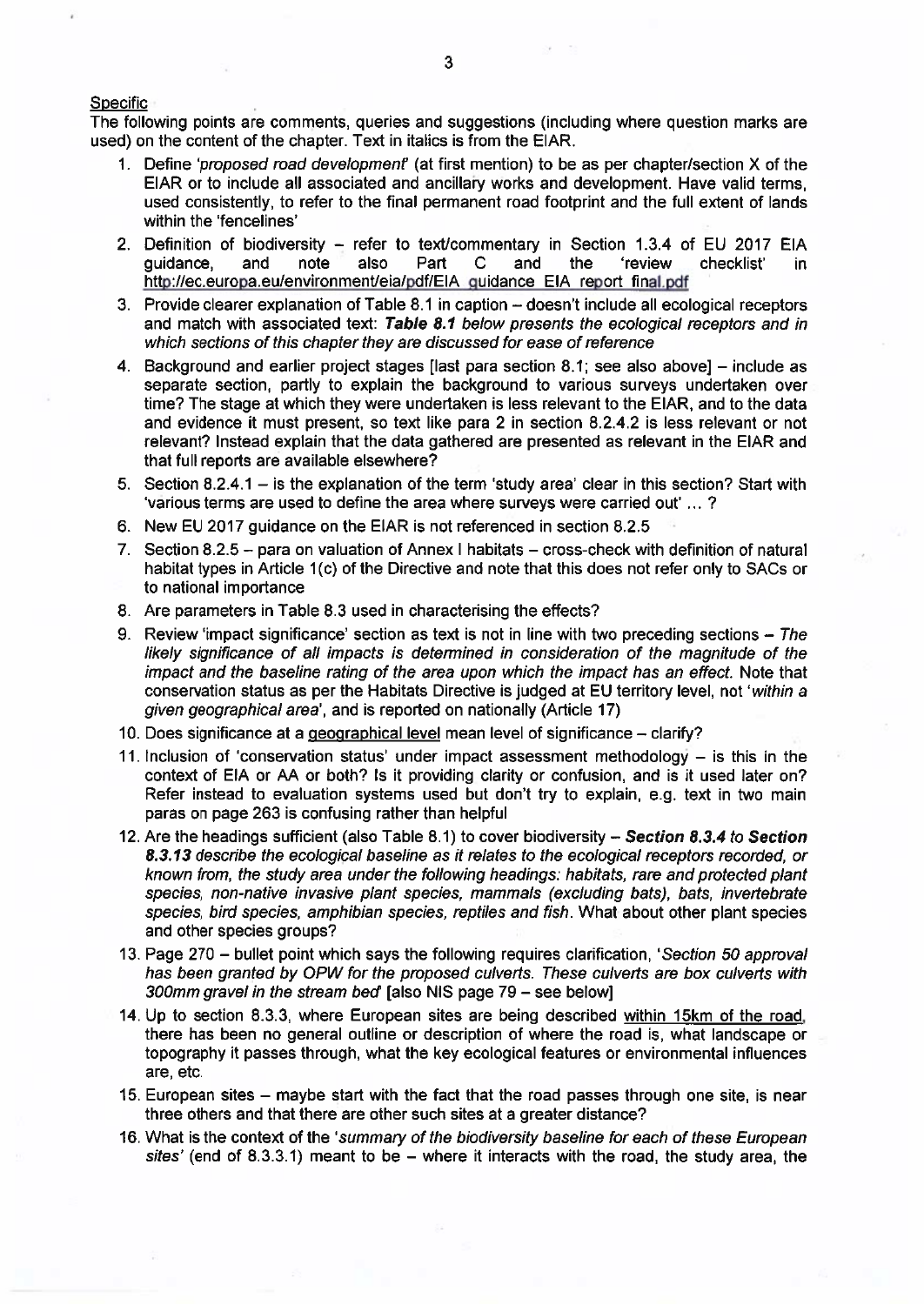Zol? This isn't clear. Following on in Section 8.3.3.1.1, the context of the information being presented isn't clear – is it relevant to the road, the survey, the Zol or study area?

- 17. Section 8.3.3.2 title suggest change to NHAs (all protected nature conservation sites, including European sites, are nationally designated). Note few NHAs overlap with European sites (but many pNHAs do). Also by starting with the number of NHAs and pNHAs within 15km of the road, it is very unclear whether or not the sites will be impacted
- 18. Maybe say that the effects on pNHAs need to be taken into account because of land use and environmental protection objectives for such areas (and for other biodiversity features) in a land use plan, rather than saying they are protected?
- 19. Creganna Marsh NHA 000253 is not an NHA
- 20. Section 8.3.4 what is the context of this section of text along the road, study area, Zol, other? Begin with 'the results of the habitat surveys in the study area are described' ...
- 21. Is the habitat information in sections 8.3.4.1 onwards referring to the study area or the road. or something else – maybe begin sections with easy explanations of what follows?
- 22. Explain or provide relevant authority/source for the variants of limestone payement (block. shattered, exposed) recorded?
- 23. Habitat accounts it might be useful to say whether individual habitat accounts summarise findings from east to west or west to east along the road, or follow some other system?
- 24. Section 8.3: Table 8.2.6 should include local biodiversity areas in City Development Plan?
- 25. Section 8.3: it is unclear why impacts on low value receptors are not assessed and then deemed to be insignificant effects rather than going through 'KER' stage and omitting them without sufficient explanation - e.g. description of exposed siliceous rock habitat includes an association with Annex I habitats on page 287 but then dismisses it as not a KER on page 355; also exposed calcareous rock - quarry walls - may support calcareous/petrifying springs and be habitat of Annex I birds but are dismissed as not a KER. Need to say what the effects are before saying that they are not significant. Table 8.27 (further on) has data on KER habitats only. Document should give areas of all habitats within the road development boundary as basic information on the receiving environment and as the evidence to demonstrate whether or not features or receptors are significant or not
- 26. Section 8.4.2 sets out some cumulative/in combination issues (existing and future trends) that are not further examined later on
- 27. EIAR may need to have a wider assessment of likely effects on European sites than in the NIS, but this may be more general - similar to but not the same as the NIS and the two documents should work in tandem. EIAR would have to cover any effects that were not specifically related to the conservation objectives and integrity of the site
- 28 pNHAs should be treated separately and differently to NHAs in assessment section 8.4.3.2 (and see comments above and previously)
- 29. First real description of proximity of road to parts of Moycullen Bogs NHA is on page 370 and not where receiving environment is described, e.g. page 281
- 30. Page 373: Overall, the proposed road development has the potential to have a significant negative effect on Moycullen Bogs NHA as a result of air quality, non-native invasive plant species and surface water quality impacts during construction, potentially at the national geographic scale. Is the reference to scale helpful or misleading?
- 31. The finding in Section 8.4.3.3.2 is at odds with the NIS, but also may not be necessary: As per the conclusions of that assessment the proposed road development is not likely to have a significant effect on either Lough Corrib pNHA or Galway bay Complex pNHA
- 32. Section 8.4.4.3: query the section heading, 'Impact significance on habitats', and what that means
- 33. Is it clear to which areas the following refers, and what is the basis on which the statement is made? As there are no rare or legally protected plant species present within the Zol of the proposed road development, no impacts are predicted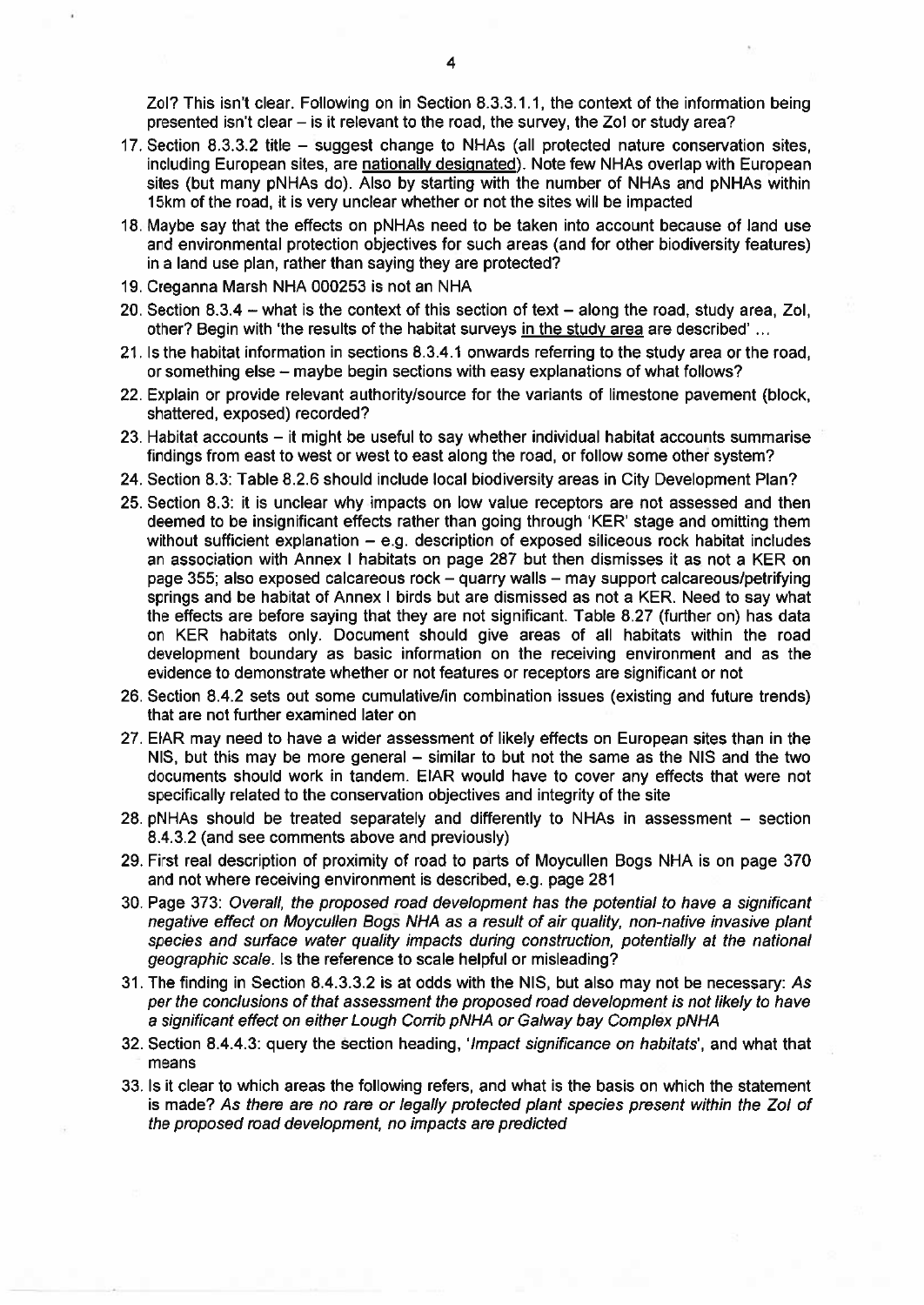- 34. Habitat loss for breeding birds this section sends the reader to 18 pages of text in Section 8.4.4.3, and not to a table. Is it helpful?
- 35. Section 8.5.7.1 otter are strictly protected (Annex IV species) under the EC (Birds and **Natural Habitats) Regulations**
- 36. Need to define 'construction' or 'construction stage' to mean or include advance contracts, site set up, mobilisation and any other disturbances, or use another term
- 37. Is there a need to cater for otter passage during construction, not only during operation, noting construction may take 36 months?
- 38. Table 8.38 accounts for total permanent loss of 6.3ha Annex | habitat; losses of additional 12.16ha of habitat are also acknowledged, giving in total 18.16ha. The total footprint is 279ha of which 175ha is required for road development (from NIS) – what are the other permanent and temporary habitat losses (261-157ha)?
- 39. Cumulative effects occur mainly outside the main assessment and analysis in the chapter and do not address matters such as implications for the mitigation and avoidance of other projects, including road schemes, e.g. the operational N6/M6 at Doughiska, or the barrier effect and fragmentation of territories and populations for fauna, noting further extension to motorways to Dublin and interacting with M17/N18 from Gort to Tuam. Note the EU 2017 EIA guidance specifies that significance should be determined taking cumulative effects into account
- 40. Use of term effects/impacts at 'geographical scale'  $-$  is this not a level of significance rather than scale?
- 41. It is noted that net permanent losses of areas of Annex I habitat outside nature conservation sites will result from the project, and that it is stated in the EIAR that compensation of these adverse ecological effects is not possible. An Bord Pleanála may be able to advise further on whether and to what extent permanent net losses of such a resource would be permissible without compensation.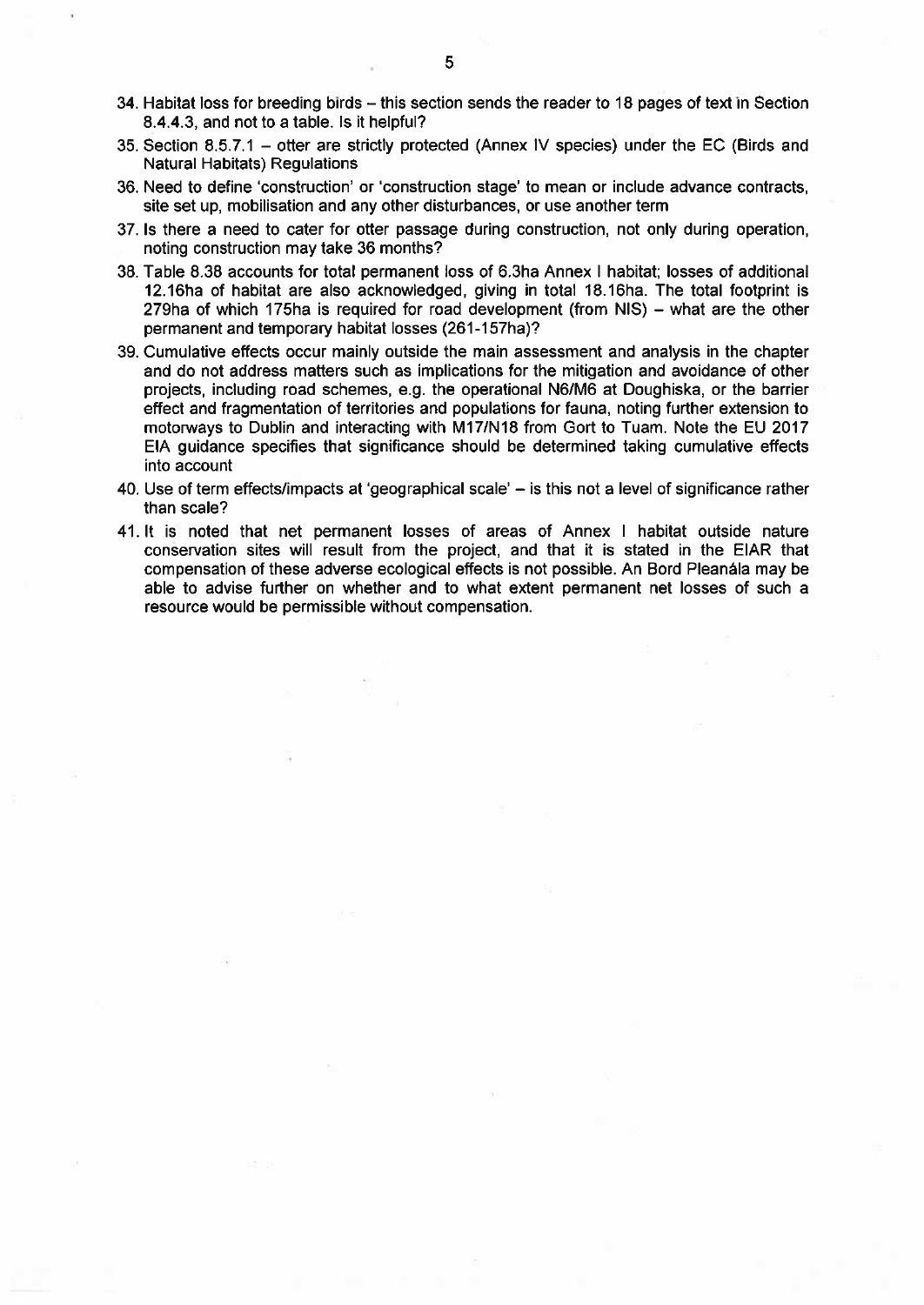Previous specific NOTES on earlier draft EIAR Biodiversity Chapter - for information and/or further review

- 1. Impact vs effect check Directive and ensure consistent use of relevant terminology
- 2. Guidance  $-8.2.2 -$  documents listed aren't all quidance
- 3. NPWS is DAHRRGA now DCHG list as section of Dept, not separately
- 4. 8.2.5 valuation of priority vs Annex I habitats disparity in significance unclear
- 5. KER explain earlier entire project assessed with focus on KER EIAR must ass likely significant effects on the environment
- 6. Department's comments/ submissions as with NIS, and acknowledge scoping response. Does list of meetings include those with other NPWS staff?
- 7. Need to review references generally to pNHA status  $-$  pNHAs don't have 'features of interest' identified (Table 8.4)
- 8. Explain the vegetation community column in Tables 8.5 (onwards) and how it refers to Annex I habitats
- 9. Query use of 'Residual alluvial forest' follow NPWS Art 17 summary reports as standard for summarised Annex I habitat names?
- 10. Table of sites checked for bats give table of results? Generally EIAR needs to find a way to present clearly summarised findings
- 11. Breeding birds all species recorded appear to be BoCCI species? Total adds to 63 (at least), not 62
- 12. Birds and flightlines up/down river, and value and use of river as corridor not covered
- 13. Species baseline data suggest listing protection status insofar as they could be affected by road project - see more about non-Annex IV (HD) species licences. Breeding birds (nests, etc. protected); badgers (protected)
- 14. Treat Annex IV species separately to other species have bats and otter sections together
- 15. Designated areas for nature conservation vs designated sites again, need for consistency and clarity in terminology used
- 16. Is there a need to reintroduce Zol in 8.4.3.2?
- 17. What does 'proposed development boundary' mean -- clarify. Also proposed road development - what does this include
- 18. Have glossary of terms, abbreviations, etc. and give sources/origins where this would help understanding
- 19. EIAR should describe baseline of European sites leave out other text
- 20. Split out pNHAs from 8.4.3.2
- 21.8.4.4.1 omit m<sup>2</sup> and use ha in Table 8.29 otherwise suggests an unrealistic level of precision / accuracy. Give totals of habitat area, length; later summarise again with totals for actual/residual effects, after mitigation
- 22... Therefore the proposed road development is not like is not likely to affect the habitat's conservation status locally ... are areas/lengths of loss and alteration given?
- 23. Wildlife Act licences (non-Annex IV) not needed from NPWS covered by Board's consent - revise, include any mitigation measures required, assess residual effects, etc. Get legal advice
- 24. Again group otter and bats as Annex IV species with one set of legal protection provisions
- 25. Map of CSZs?
- 26. Birds collision risk requires information on flightlines along river corridor
- 27. Project details and plans of structural mitigation measures bat roosts, overpasses, etc. need to be available and get consent as part of project
- 28. Will there be a full schedule of mitigation measures?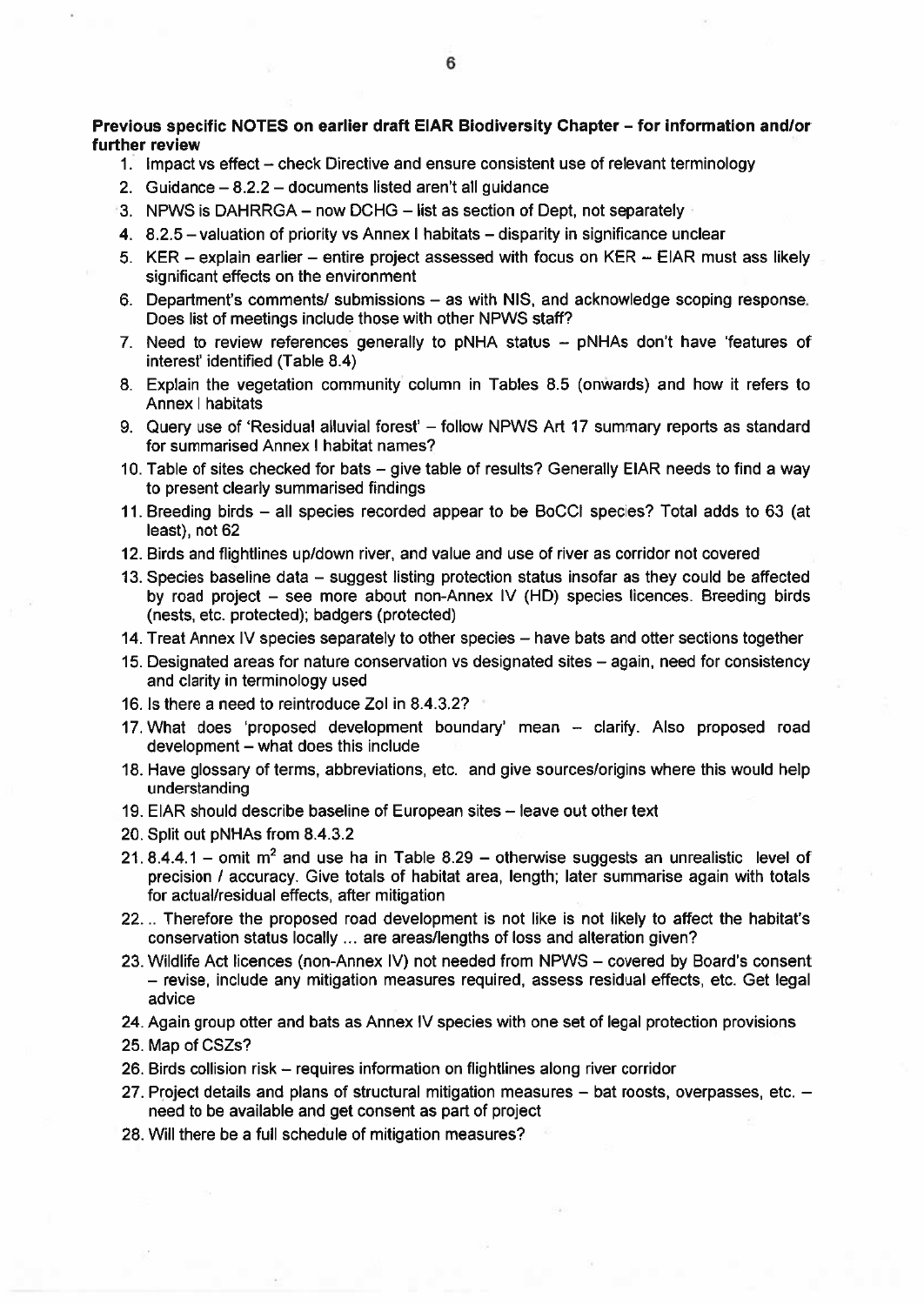- $29.8.5.2.4$  CEMP should include reference to the invasive species management plan in 8.5.2.6 – for latter, works are to be done in advance – by who? Is there sufficient clarity and necessary controls?
- 30. Mitigation and supervision are details specified?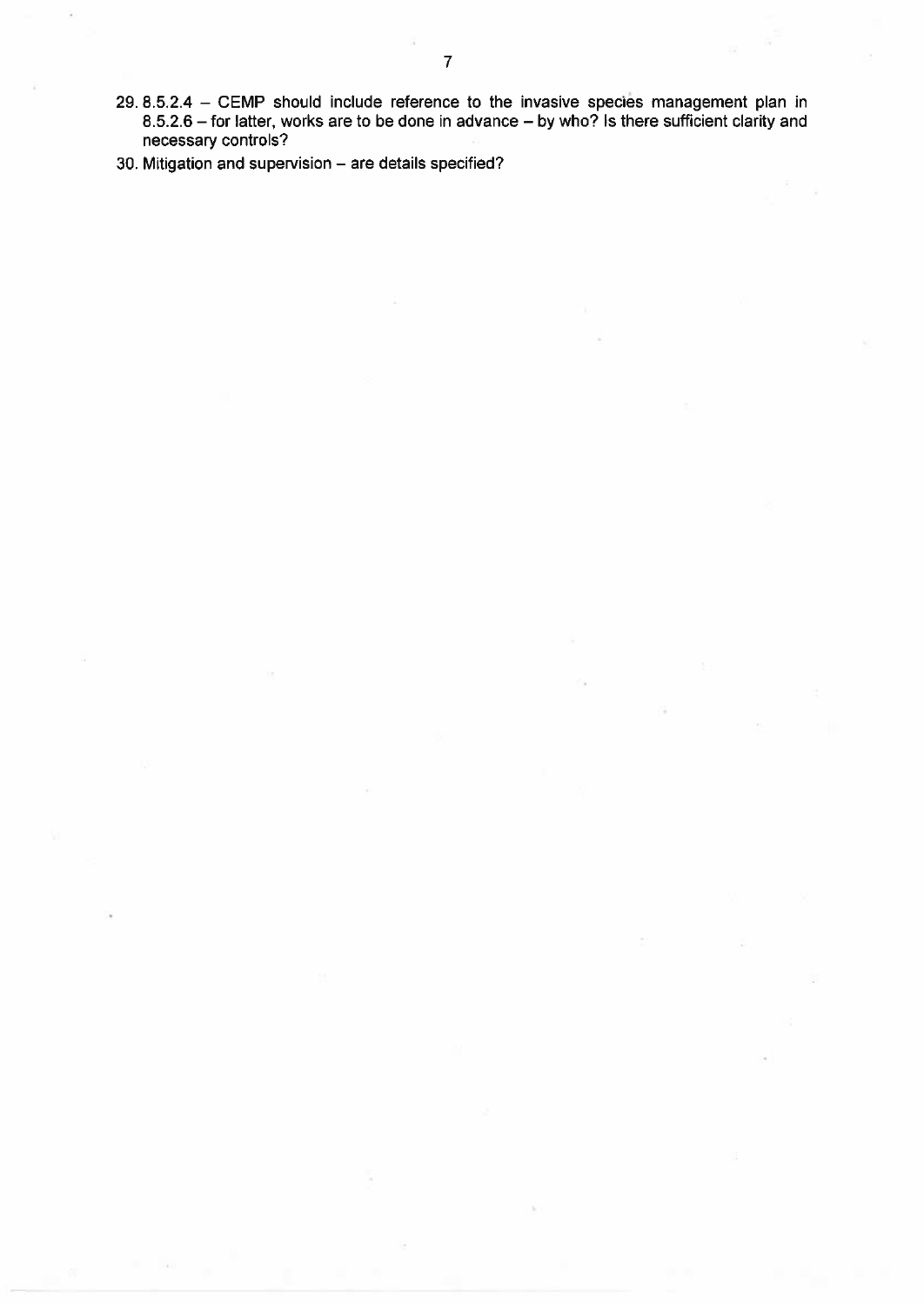#### Notes on revised draft NIS (ver. Oct 2017)

#### General

The revised NIS is much improved in terms of readability of the early sections. The document remains lengthy and there are concerns that explanation of certain aspects of the methodological approach is excessive and convoluted while at the same time the supporting scientific data. evidence and justifications are difficult to find and follow, or are presented out of sequence  $-$  e.g. shaded QI habitats in Table 9.1 excluded from consideration before an account of what habitats occur within the development boundary and SAC or are likely to be affected. As a result, it seems unnecessarily difficult to follow the details and narrative through the document and the various sections.

It remains difficult to find a clear description of the interactions of the proposed road with European sites, particularly where it intersects Lough Corrib SAC. The areas of overlap with the SAC (including below ground) are not given in the main descriptive sections and are not easy to find. The habitats present are described in summary without quantitative information, and without a wider context, i.e. the relationship of the habitat areas/fragments with adjoining habitats in the SAC.

The effects of the road are examined under a series of headings which are similar to those in the EIAR chapter. An element that is lacking or unexplained is the specific analysis relative to the conservation objectives of European sites, and Lough Corrib SAC in particular, including the attributes and targets of relevance. This assessment is critical in reaching conclusions in the NIS and in enabling an appropriate assessment to be taken out.

It is suggested that the NIS will need to be strengthened from Chapter 10 onwards, in particular, For instance, for L. Corrib SAC, in Chapter 9, Table 9.17, the project is screened for potential impacts requiring mitigation measures, under the attributes identified in the site Conservation Objectives. This is not followed through in Chapter 10 where mitigation measures are described in a general sense without a direct connection being made to either the Conservation Objective attributes for a European Site – nor any particular European Site, for that matter - and the specific threats to them that were identified in Chapter 9. It is accepted that many of the mitigation measures will apply simultaneously to a number conservation attributes and also to a number of European Sites. The links need to be clearly made however between the particular attribute, the threats to it and the relevant specific mitigation measures.

Following on from the foregoing, the residual impacts dealt with in Chapter 11, do not clearly follow on from the application of the specific mitigation measures. In addition, the application of mitigation measures continues to be discussed in this chapter despite the fact that purports to deal with residual impacts. Some of the column headings in the tables appear out of place at this stage of the process: e.g. "Could the conservation objectives be affected?", "Are mitigation measures required?".

In the NIS, direct connections need to be made between the respective conservation attributes, the potential impacts of the project on those attributes, the proposed mitigation measures, the residual impacts and concluding assessment of the impact of the project (on its own) on the respective European Sites.

As with cumulative effects in the EIAR, the in combination effects of other plans and projects are considered outside the main assessment and analysis in the NIS. It is considered that the conclusions drawn in Chapter 11 are thus premature. Anomalously, based on the limited analysis presented, it is found that no plans and projects could have, be having or have had adverse effects in combination with the road. The conclusions are reached on the basis of the premise that each plan or project was or will be subject to the appropriate assessment process, where required, and that that is a safeguard in itself. It is noted that there has been little consideration of the expanding university campus and sports facilities, including floodlighting; land use zoning objectives near the road in the City Development Plan; commitments to develop greenways, cycleways and new bridges along and over the Corrib in the Galway Transport Strategy; developments outside the planning code, e.g. agriculture and land reclamation projects (since 2011), etc.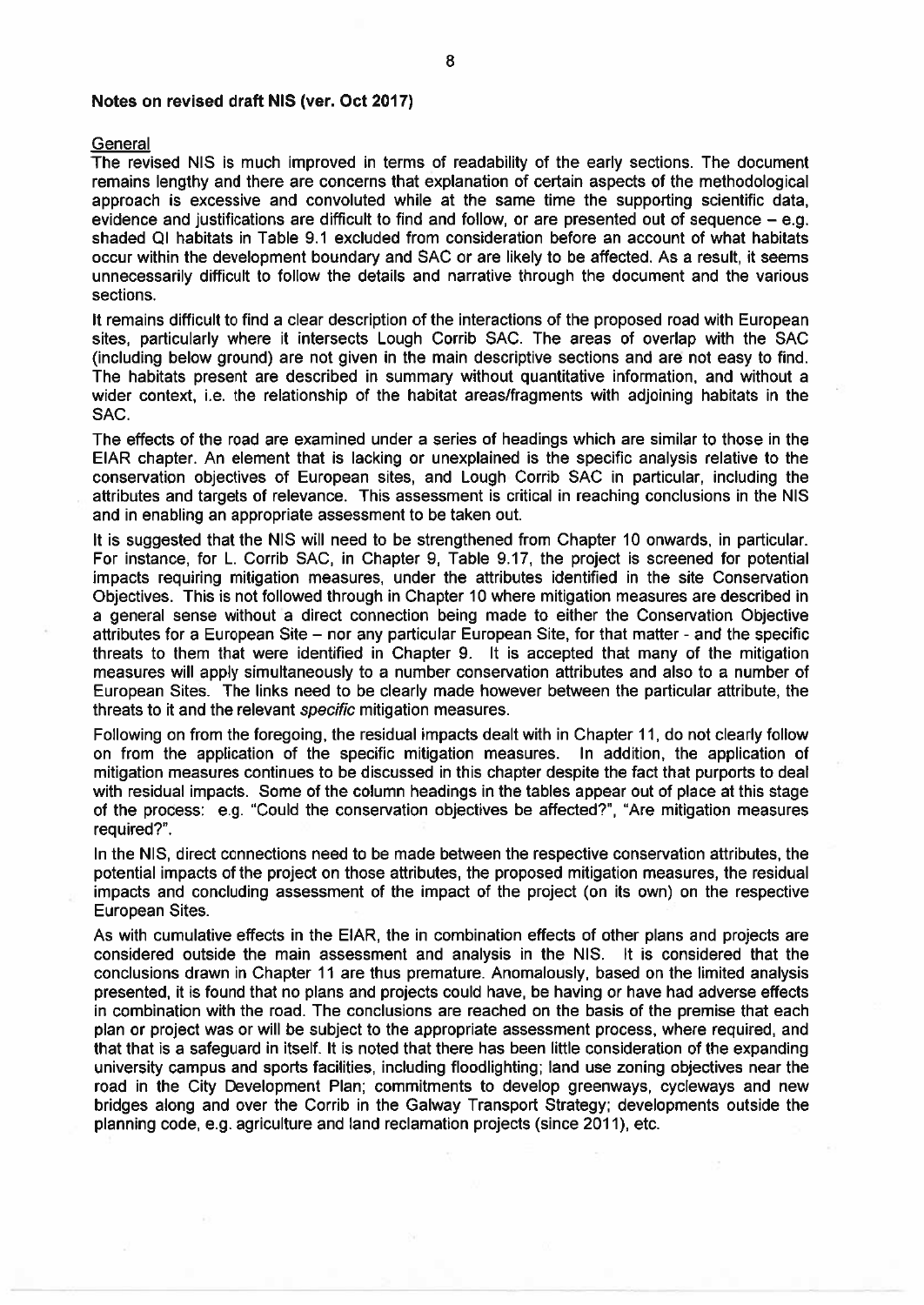#### Specific

The following points are comments, queries and suggestions (including where question marks are used) on the content of the NIS. Text in italics is from the NIS.

- 1. Section 1 remove 'available' in: It includes a scientific examination of available evidence and data to identify and assess the implications of the proposed road development for any European sites in view of the conservation objectives of those sites.
- 2. Background check whether local authority has obligation to carry out screening for appropriate assessment in this case, e.g. as in Regulation 250 of Planning and Development Regulations 2001-2016
- 3. Section 1.1 footnote 2 Natura 2000, omit 'sites'. Natura 2000 is a network of sites and includes SPAs
- 4. Page  $3 -$  if screening for appropriate assessment was carried out, is there a record of this and which authority carried it out? See also point 2
- 5. Directives there is an amending Habitats Directive which changed lists of habitats and species in the annexes
- 6. There is a need for clarity on what is meant by 'construction activities' or construction stage - to include all development and works as permitted, and any associated and ancillary works, including elements covered by advance contracts or phases, i.e. everything that happens in, on or under ground once permission is granted
- 7. Section 2.5.1 include, for example, effects of landscaping, mitigation measures and EIA compensation
- 8. Section 2.5.6: rock crushing and grading plant will require planning permission as part of the development, in addition to any other consents
- 9. Section 2.5.8.1: surplus material volume from phase 1 (597,000m<sup>3</sup>) and deficit from phase 2 (258,000m<sup>3</sup>) implies that significant volumes of limestone/basic fill are likely to be introduced to granite areas; the restrictions specified will impose only limited controls. Wider biodiversity and flora changes are likely to result from this and need to be assessed in the EIAR chapter
- 10. Section 2.6.5: clarify if site compounds and storage areas will be within the footprint of the road, or not, or if it this is not currently known or fixed
- 11. Section 3.1: second para, include conservation objectives among things discussed with **NPWS**
- 12. Section 3.1: refer also to and consult the explanatory information on the NPWS website about the downloadable site boundary data
- 13. Section 4.3: conservation objectives refer to sites, and to the habitats and/or species which are the QIs and SCIs of those sites
- 14. Section 4.4: use of term 'geographic scale' should this be area over which surveys were carried out? Note the term has a different meaning, which is also questioned, in the EIAR. Does 'scheme study area' have the same meaning in the EIAR, or is it used?
- 15. Check terminology conservation status assessment (area, structure and functions, future prospects) versus habitat categorisation/classification or conservation condition?
- 16. Page 44 the Annex I habitats recorded in the surveys of what areas (road, study area, Zol, other?) are listed in Table 4.2
- 17. Section 5.6 query use of 'surrounding' the development when many European sites listed are 6-15km away
- 18. Section 50 approval for Corrib Bridge and appropriate assessment NIS page 79 were those approvals subject to the appropriate assessment process, including screening, by the OPW and are records available?
- 19. Plate 7.1 is that a total or combined Zol? It is identified elsewhere that Zols vary for different receptors/likely effects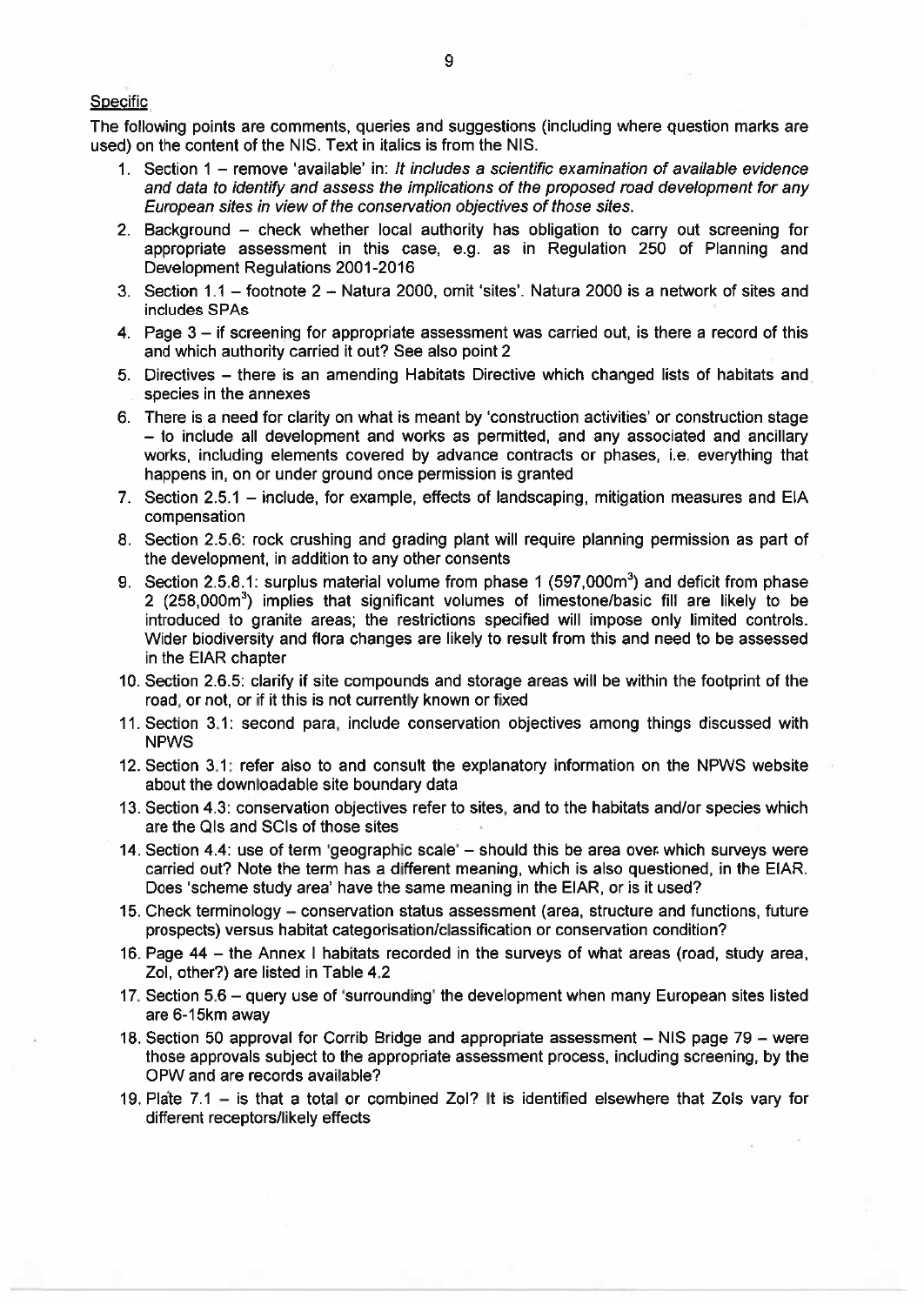- 20. Section 9 should be assessment of (likely significant) effects on European sites and including in combination effects? By saying 'direct and indirect impacts' it brings attention to the omission of in combination effects
- 21. Section  $9.1.1$  and Table  $9.1$  explain shading in the caption for the latter. Note that information suggested by shading is at odds with Section 5.1 which describes the habitats in the proposed road development, and comes before the associated explanatory text
- 22. Section 9.1.1 Freshwater Pearl Mussel should be within the Zol if it could be impacted?
- 23. How was it determined that the River Corrib is not an Annex I habitat  $-$  page 112, 114  $$ and where is this set out?
- 24. Habitat categorisations in Section 9.1.2.1.1 are presented defensively (i.e. not a particular Annex I habitat) rather than descriptively, where a conclusion as to Annex I status or links with conservation objectives could be reached on the basis of scientific evidence and justifications. At the same time, no indication is given of the size of the areas involved and, if small, whether the areas are peripheral to (better examples of) Annex I habitats? The O'Neill et al. (2013) criteria are for defining habitats in good conservation condition or status, and are not strictly for categorising habitats; there is a need also to refer to the setting or context, habitat potential and conservation objectives as habitats in poor condition may need to be restored, or may also be the habitats of QI species
- 25. Reading through pages 114-124, it is difficult to know what area of habitat is involved, and whether the habitat is inside the proposed road boundary or within the road footprint
- 26. Table 9.8 and similar onwards these have a middle column which asks if the conservation objectives could be affected but up to this point there is no specific examination of what the conservation objectives are, i.e. maintain or restore favourable conservation condition, and examination of relevant attributes and targets
- 27 Is there consideration of the effects of lack of grazing and management of scrub encroachment on the retained habitat areas [habitats 6210 and 8420] within the road development boundary, or are the areas significant?
- 28. Table 9.25 while a precautionary approach is being taken in this table, the conservation objectives are to maintain or restore the favourable conservation condition of the species or wetlands within the site
- 29. It is not considered possible that there are no in combination effects requiring assessment in the NIS. The limited consideration is of plans and projects that fall within the planning code and do not include other developments such as land reclamation and other agricultural activities.
- 30. Nowhere is it said in the tables or text of the NIS that the SEA measures or AA mitigation from plans, which support and provide the planning framework for this road, are being implemented at this stage and address the potential adverse effects of the road, including in combination effects.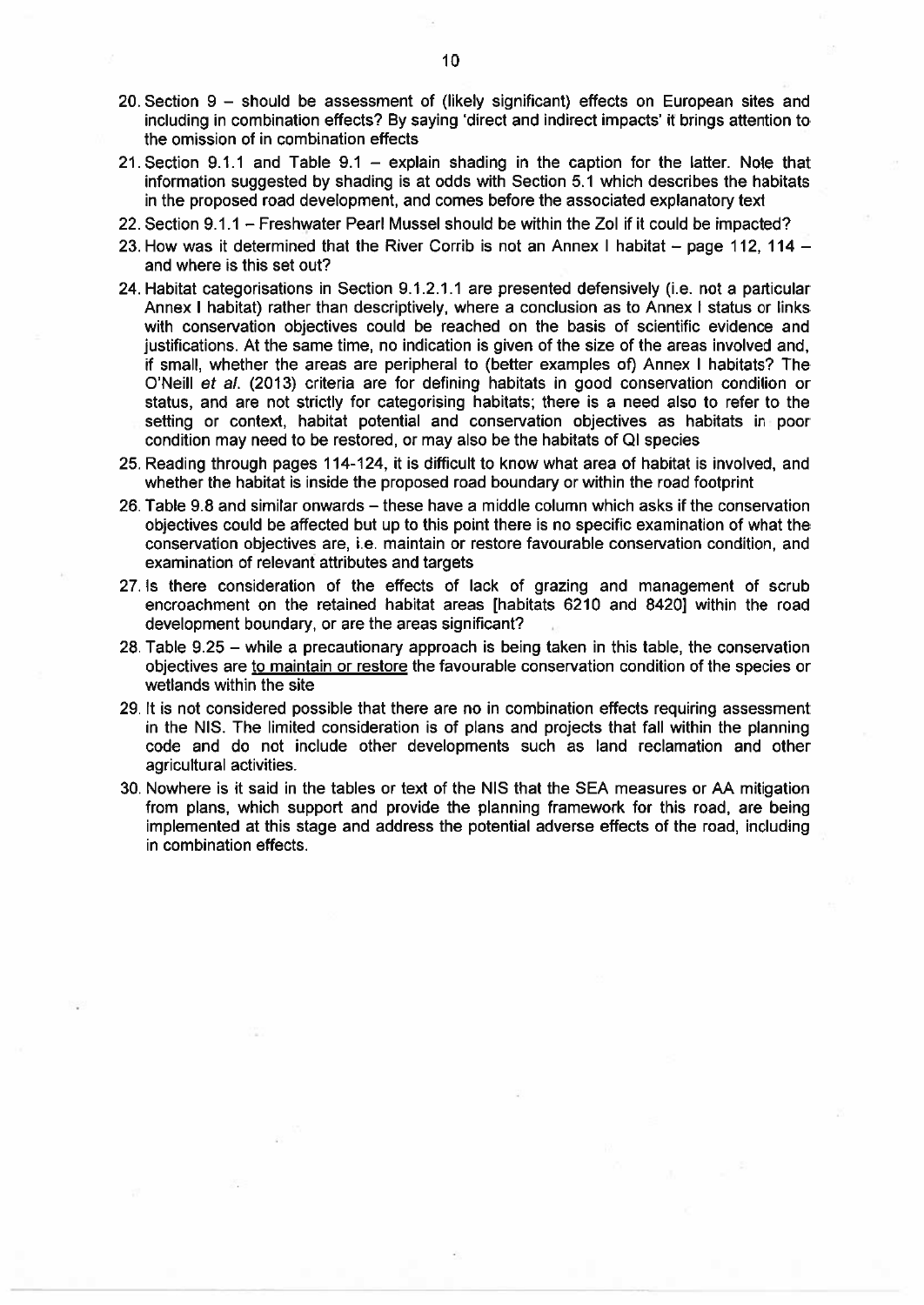#### Surveys carried out and proposed mitigation in relation to bat species

Below are set out the comments of the Department's bat expert in regard to baseline and specific surveys that were carried out for bat species, their roosts commuting routes and feeding areas, in connection with the proposed road project and the proposed mitigation measures for bats.

Issues considered:

- 1. Comprehensiveness and methodologies of the bat studies
- 2. Impacts of the development on bats and in particular lesser horseshoe bats
- 3. Likely effectiveness/appropriateness/robustness of proposed mitigation measures
- 4. Whether residual impacts are likely to have an impact on favourable conservation status of bats in the area in question (i.e. could Article 55 derogation issue)

Issues not considered:

- Need for the development  $\mathcal{L}^{\mathcal{L}}$
- Alternative routes
- Impacts on other habitats or species

#### $\mathbf{1}$ Comprehensiveness and methodologies of the bat studies

Following detailed review of the historical records, a broad range of survey methods were employed over an extended period of time. It included radio-tracking studies, static acoustic monitoring, car transect and roost surveys. Comprehensive summer and winter surveys for roosts were undertaken resulting in a significant increase in the known roosting and foraging locations for all bat species in the study area. Potential autumnal mating locations were identified. Ringing studies were employed to confirm roost connectivity (e.g. Menlo castle and Cooper's Cave). The full list of individual surveys and the time periods they were deployed is provided in Table 1 (Pg.22).

Conclusion: This is one of the most detailed and comprehensive surveys for bats ever undertaken in Ireland. A broad range of complimentary methodologies were used and a suite of experienced bat specialists were employed to provide a robust understanding of bat usage in the study area.

#### $2.$ Impacts of the development on bats and in particular lesser horseshoe bats

The bat survey work has identified and catalogued the diversity of bat species around Galway city. The EIAR provides a comprehensive and detailed review of the likely impacts the road development would have on these protected species. These impacts can be considered under three headings: roosts; foraging; and connectivity.

a) Roosts: Numerous minor and a few maior roosts have been identified, some of which would be impacted by the proposed road development. Of particular concern are the summer roost of lesser horseshoe bats (LHB) at Menlo Castle, the winter roost of LHB at Cooper's Cave and the "day roost" at Aughnacurra which was found to host up to nine LHBs, including juveniles. A number of small, non-maternity/non-hibernation roosts of other species would also be impacted.

b) Foraging: The road development would reduce foraging habitat, in particular at Menlough where an area of 7ha of LHB habitat would be lost.

c) Connectivity: The road would form a barrier for bats and in particular for LHB which rely entirely on linear features to quide them through the landscape. This would lead to a severance of foraging habitats from roosts as well as disrupting the critical connectivity between Menlo Castle and Cooper's Cave. The road could also lead to direct bat mortality through vehicle collisions.

Conclusion: The impacts of the road development on bats have been thoroughly documented in the EIAR. It is clear that the impacts would be significant, with likely immediate and long term impacts on the favourable conservation status of LHB in the area. Mortalities and ecological disruptions to other bats species (e.g. pipistrelles, Leisler's, brown long-eared) could not be ruled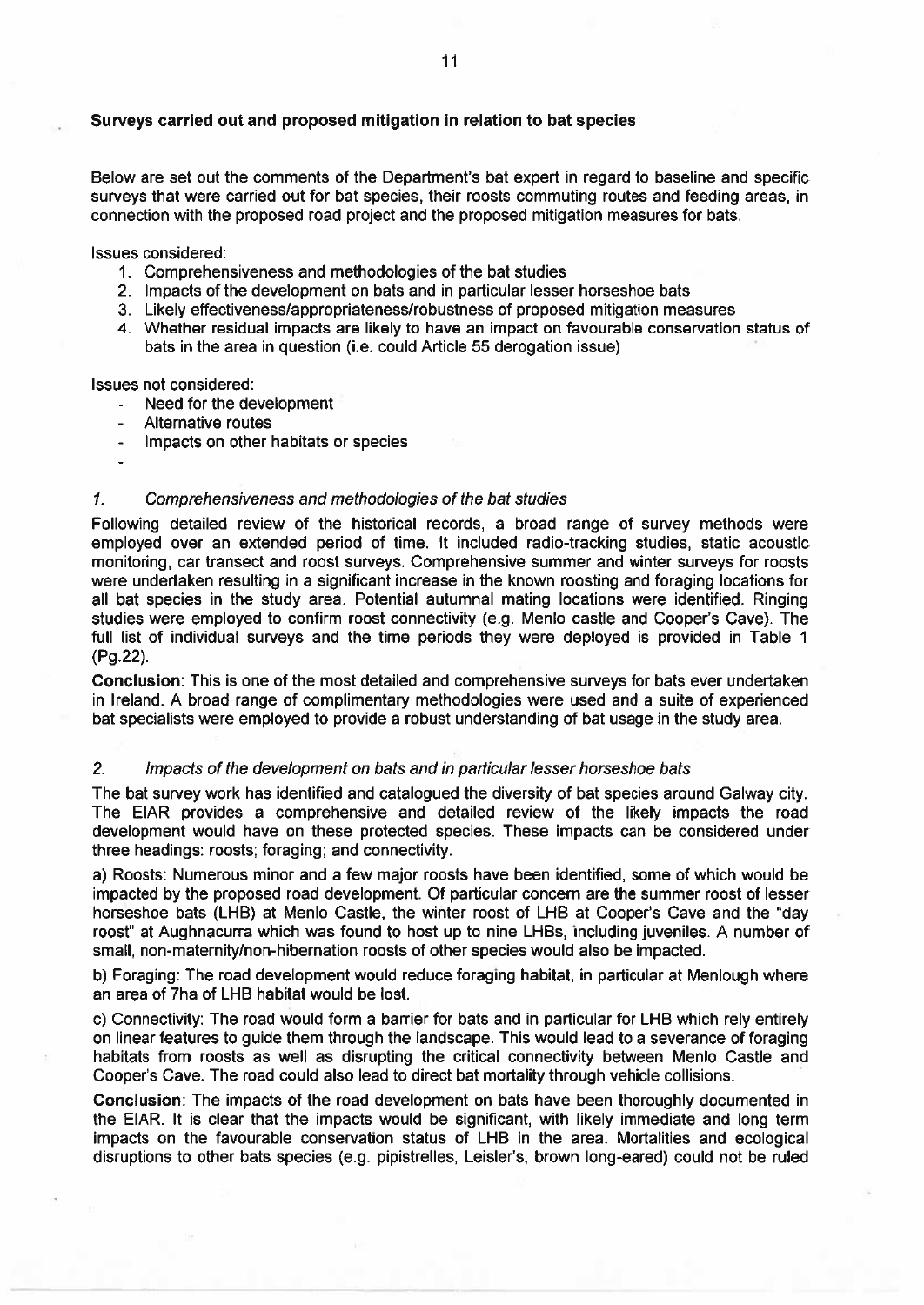out, although the impacts would be less significant given that those species are more widespread and abundant.

#### $3<sub>l</sub>$ Likely effectiveness/appropriateness/robustness of proposed mitigation measures

Given the range and severity of the impacts predicted, it is encouraging to see that a detailed and comprehensive suite of mitigation measures are proposed in the EIAR. The EIAR has built on previous experiences in Ireland and the UK. It has also taken into consideration the most up to date findings from international best practise studies (e.g. Elmeros & Dekker's extensive review of the effectiveness of mitigation measures for bats on roads across Europe, published in 2016; the VWT's Handbook on Lesser Horseshoe Bats). The EIAR has also cross-referenced NPWS's own Bat Mitigation Guidelines. Of particular importance are the network of underpasses, the Castlegar overpass, the proposed new roost adjacent to Menlo Castle, the replacement roost at Aughnacurra, a number of replacement Night Roosts and the enhancement of foraging habitat around Menlo Castle. The temporary connectivity measures proposed for the construction phase are also important.

The Menlo Castle roost is in a precarious state and the development of an alternative roost nearby could positively impact on the status of the LHB in the area. Previous experience at VWT roosts and our own roost in Garryland have demonstrated the significant potential for well-built and wellsited roosts to facilitate population stabilisation and increase. Similarly the "day roost" currently being used at Aughnacurra is atypical for LHB and a purpose built roost nearby, designed to meet their roosting needs and free from disturbance would adequately cover the loss of the current shed. The location and design of the other proposed replacement roosts and bat boxes have been well thought out and can be considered proportionate. Where necessary, innovative designs have been recommended (at least in an Irish context, e.g. rocket boxes). With careful siting and construction as well as complimentary planting, these roosts are likely to be adopted by bat species locally and provide them with secure, long term roosting options. Nonetheless, follow-up monitoring at these roosts to demonstrate success will be critical. The corollary of this is that where success is not evident there will need to be a requirement for a review (e.g. after 1-2 years) and where necessary retro-fitting to fix issues identified as impediments to colonisation at individual sites (e.g. problems with humidity, light, planting).

The enhanced foraging around Menlo has been well thought out and though the habitat being created is not directly comparable with that being lost, it is the type of habitat used extensively in Ireland by LHB. There is little, if any, previous experience in Ireland with this type of mitigation, however, on first principles what is proposed is likely to enhance the foraging opportunities for all bats in the area and especially for female LHBs during the critical nursing period at Menlo. It appears to be a pragmatic and proportionate response to the expected habitat loss.

The bat surveys, including the radio-tracking studies, and the review and mapping of landscape features have identified actual and predicted crossing points for bats in relation to the proposed roadway. To minimise the barrier impacts from this development, a network of underpasses and a single overpass are proposed. Wildlife underpasses have been proven to be an effective measure for reducing the barrier effective of roadways. Nonetheless, the effectiveness of wildlife underpasses on major roadways is dependent on a number of critical issues, in particular the accurate identification of historical crossing points, appropriate design (including related fencing and planting) and the actual construction. Failures at any one of these steps can completely undermine the effectiveness of the underpass and we have examples of failures at each of these steps all along the Irish road network. While the number, locations and design of underpasses included in the mitigation measures appear to be appropriate, the importance of careful. implementation and ecological supervision of their construction and completion cannot be overstated.

The predicted severance of the connection for LHBs between the roosts at Menlo Castle and Cooper's Cave is a major concern. The proposed mitigation for this hinges on an overpass at Castlegar. We have limited experience of such "green bridges" in Ireland (one has opened recently near Garryland), but they have been demonstrated elsewhere to be the most effective method of connecting severed landscape elements for bats (e.g. Elmeros & Dekker, 2016). As with